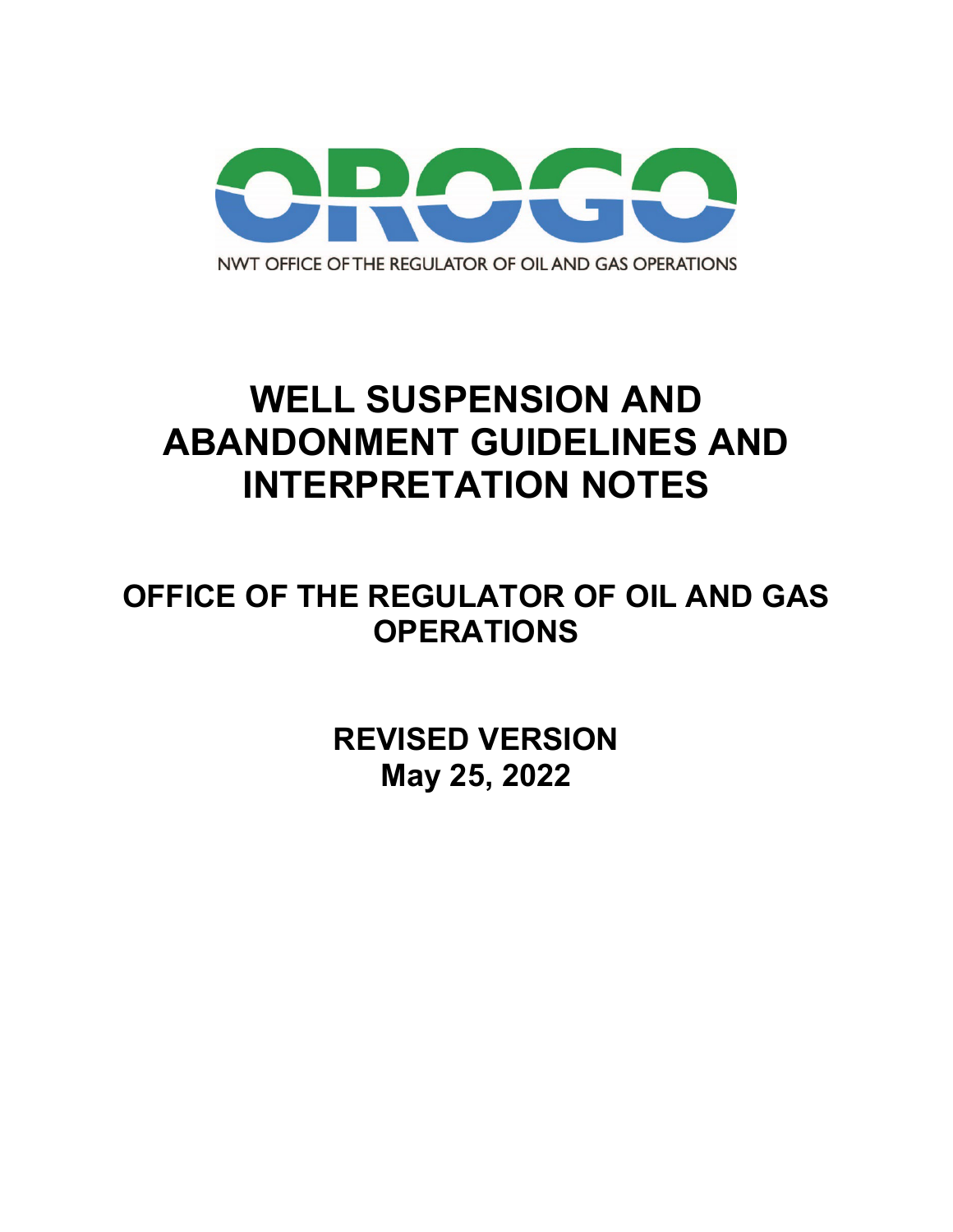## **TABLE OF CONTENTS**

| 4. GAS MIGRATION, SURFACE CASING VENT FLOW AND ANNULAR PRESSURE                 |  |
|---------------------------------------------------------------------------------|--|
|                                                                                 |  |
|                                                                                 |  |
|                                                                                 |  |
|                                                                                 |  |
| 5. WELL SUSPENSION AND MONITORING REQUIREMENTS  16                              |  |
|                                                                                 |  |
|                                                                                 |  |
| 5C - Gas Migration and Surface Casing Vent Flow Testing and Repair Requirements |  |
|                                                                                 |  |
|                                                                                 |  |
|                                                                                 |  |
| 6Ai - Requirements for Abandonment of Non Oil and Gas Wells 31                  |  |
|                                                                                 |  |
|                                                                                 |  |
| 6D - Gas Migration, Surface Casing Vent Flow and Annular Pressure Testing and   |  |
|                                                                                 |  |
|                                                                                 |  |
|                                                                                 |  |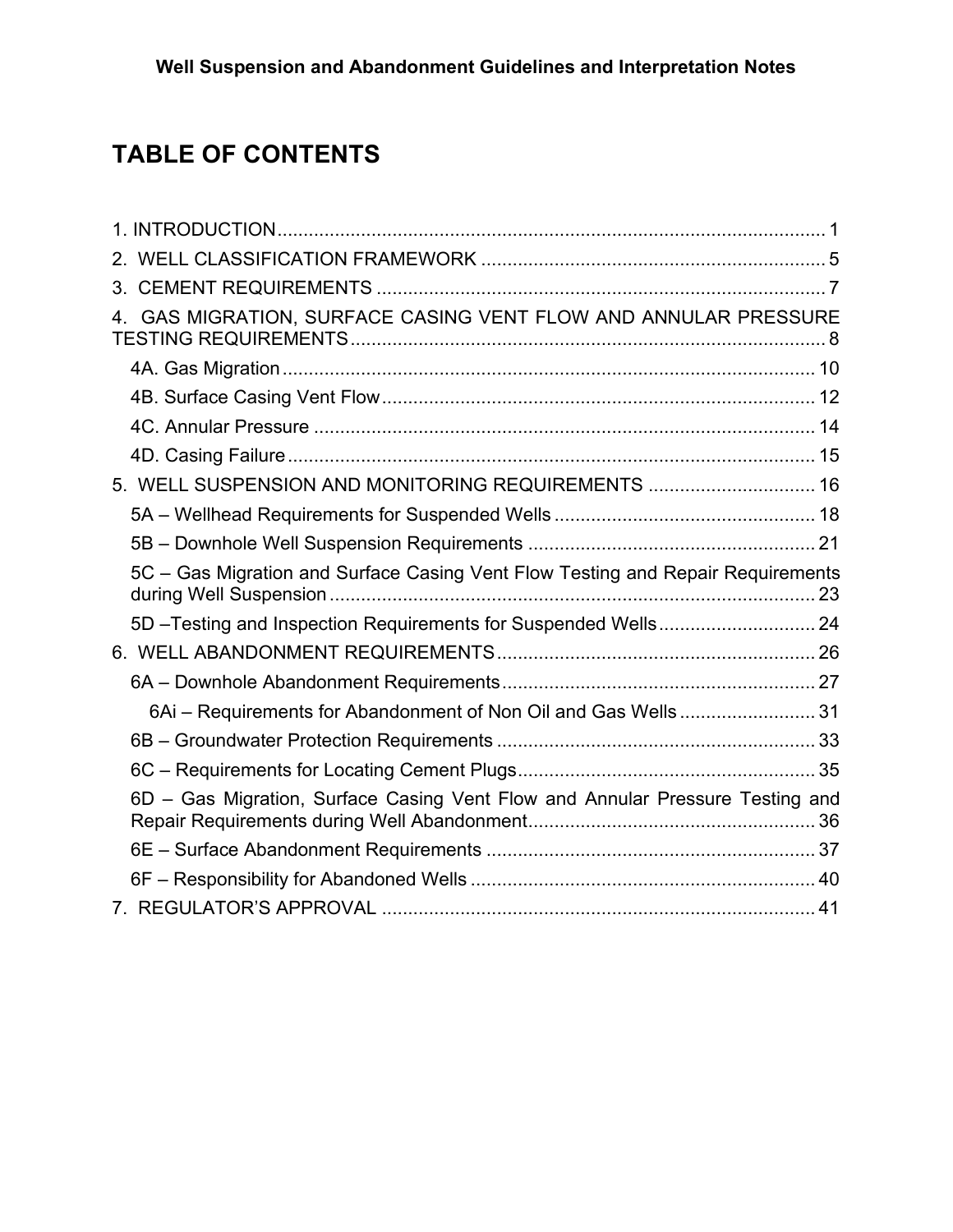### <span id="page-2-0"></span>**1. INTRODUCTION**

- **Purpose** The *Well Suspension and Abandonment Guidelines and Interpretation Notes* (Guidelines) provide guidance to applicants and operators on the suspension and abandonment of wells and on the monitoring of suspended wells.
- **Updates** These Guidelines were originally issued in February 2017. The guidelines were updated on May 25, 2022 to:
	- Remove obsolete references:
	- Harmonize the inspection requirements in the Guidelines with the Well Inspection Report Form;
	- Reflect the amendments to the *Oil and Gas Operations Act* (OGOA) which came into effect in 2020 and current interpretation of the Act;
	- Remove section 7 (Applying to Suspend or Abandon a Well) because separate guidelines on this topic were issued in 2021;
	- Maintain consistency, where appropriate, with the requirements of other western Canadian regulators; and
	- Correct typographical errors and make administrative updates.

**Legislative Requirements** The legislative requirements for the suspension and abandonment of wells are:

- Section 56 of the *Oil and Gas Drilling and Production Regulations* (OGDPR) requires operators suspending or abandoning wells to meet certain criteria.
- Section 57 of the OGDPR requires operators of suspended wells to meet certain monitoring and inspection requirements.
- **Minimum Requirements** The Guidelines set out the minimum requirements for well suspension and abandonment. Applicants may suggest alternative approaches, where those approaches are demonstrated to meet or exceed the same standards for the protection of human safety and the environment.
- **Plain Language** These Guidelines have been written in plain language to make them accessible to as many readers as possible.

**Regulations are Paramount** OGDPR are paramount.Where a conflict exists between the Guidelines and the OGDPR, the

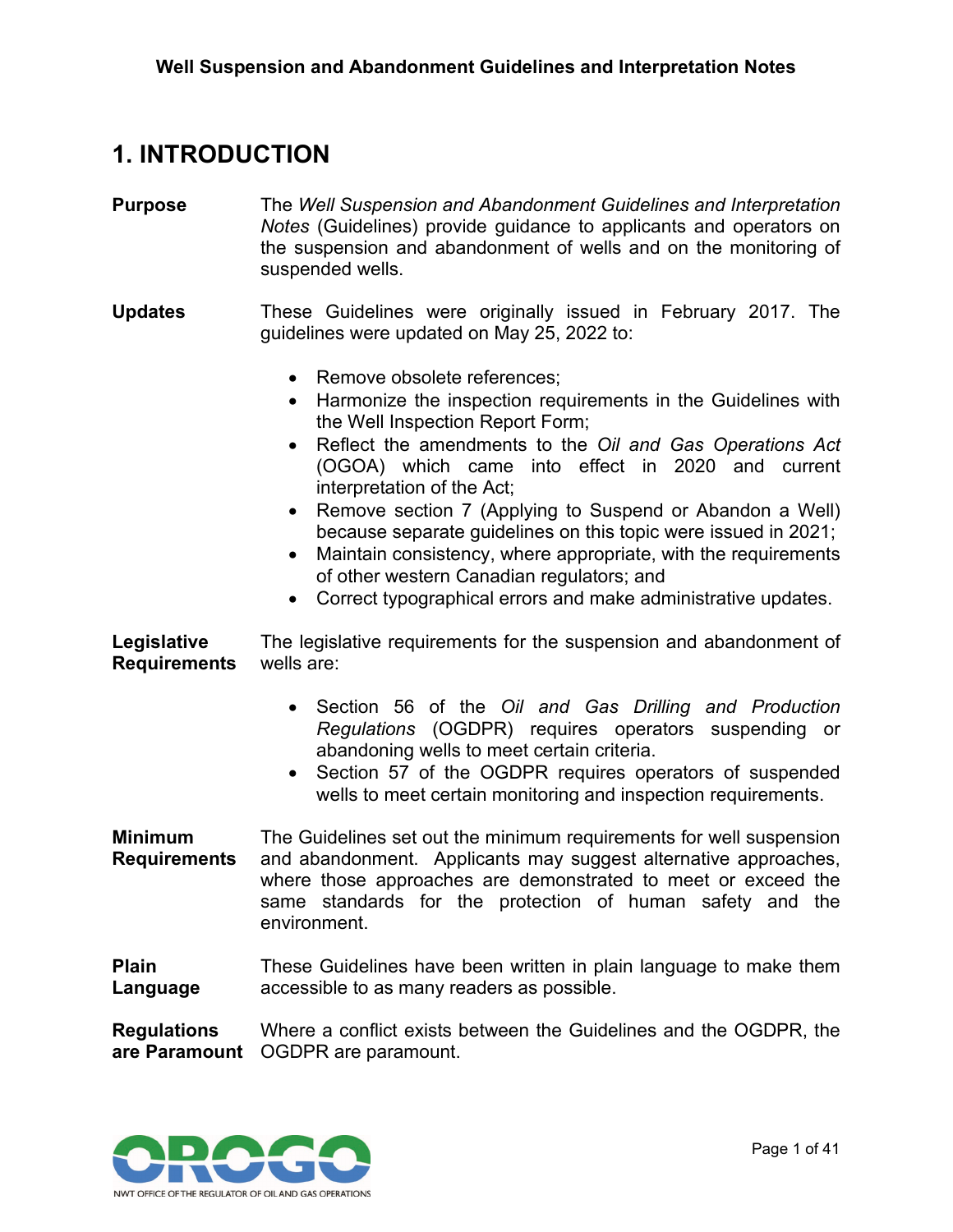- **Regulator's Approval Required** Suspending or abandoning a well is a "well operation" as defined in the OGDPR. Proposals for well operations must be approved by the Regulator before they can proceed (see *[Application Guidelines and](https://www.orogo.gov.nt.ca/sites/orogo/files/resources/2021-02-15_-_application_guidelines_and_interpretation_notes_-_well_suspension_and_abandonment.pdf)  Interpretation Notes – [Well Suspensions and Abandonments](https://www.orogo.gov.nt.ca/sites/orogo/files/resources/2021-02-15_-_application_guidelines_and_interpretation_notes_-_well_suspension_and_abandonment.pdf)*).
- **Objectives** The objectives of the Guidelines are to:
	- Support compliance with the OGDPR;
	- Ensure good oil field practices are used to suspend and abandon wells in the Regulator's jurisdiction;
	- Be consistent with the requirements of other western Canadian regulators, where appropriate; and
	- Reflect the context of oil and gas activities in the Regulator's jurisdiction, particularly:
		- o The legislative framework, and
		- $\circ$  The remote operating environment.
- **Authority** These Guidelines are issued by the Regulator under section 18 of the *Oil and Gas Operations Act* (OGOA).
- **Regulator's Discretion** Application of these Guidelines is subject to the Regulator's discretion under OGOA.
- **Scope** The Guidelines apply to all suspension and abandonment activities in the jurisdiction of the Regulator, effective February 1, 2017, unless otherwise required by the Regulator.

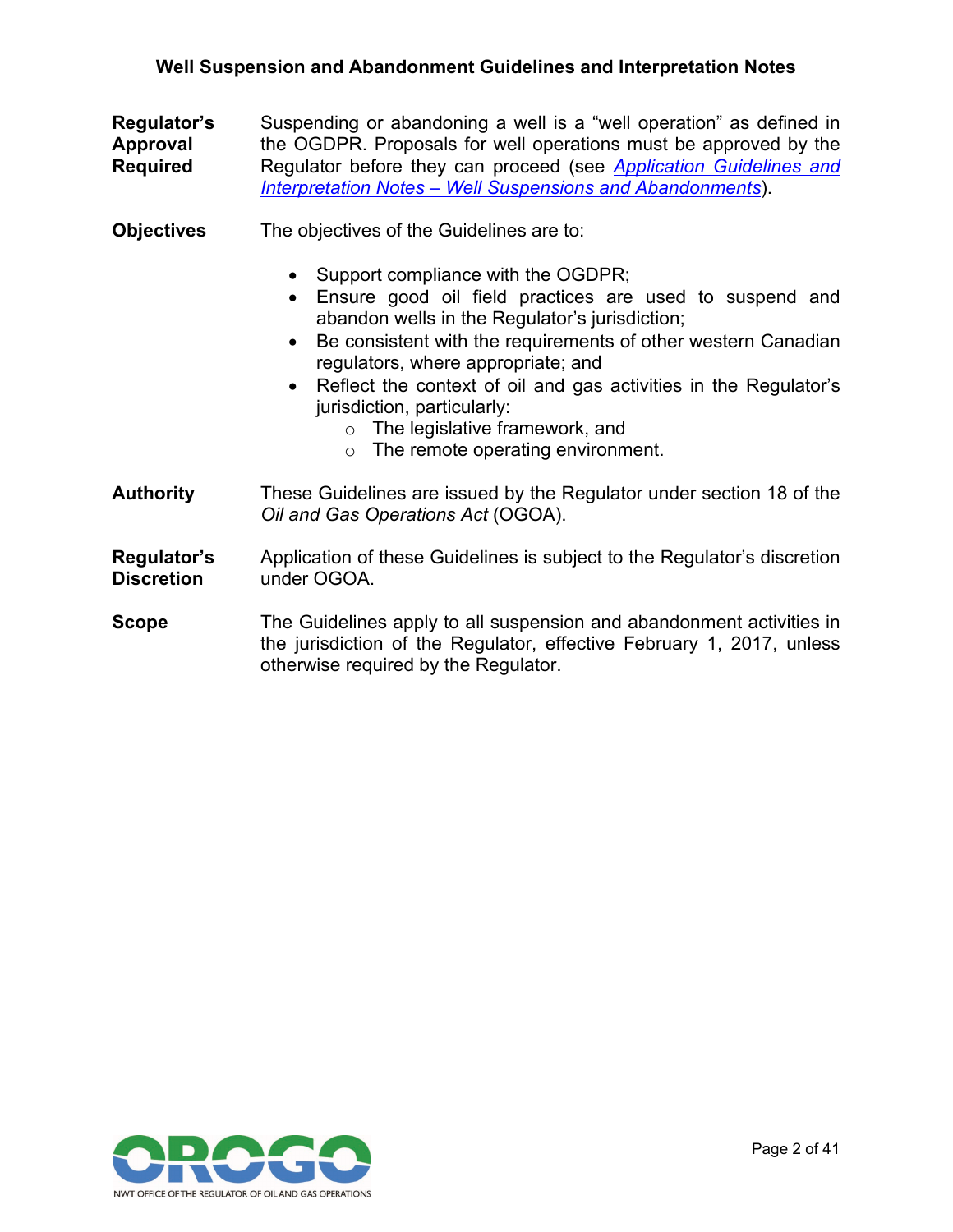**Jurisdiction**



**Previously Suspended Wells** The suspended well testing and inspection requirements in section 5D apply to wells suspended prior to the coming into force of the Guidelines in February 2017.

> Wells suspended prior to February 2017 must be brought back into production or abandoned in compliance with the Guidelines by January 31, 2023, unless otherwise directed by the Regulator.

**Previously Abandoned Wells and Zones** Wells and zones that were abandoned prior to February 2017 are not required to be re-abandoned to the standards contained in these Guidelines.

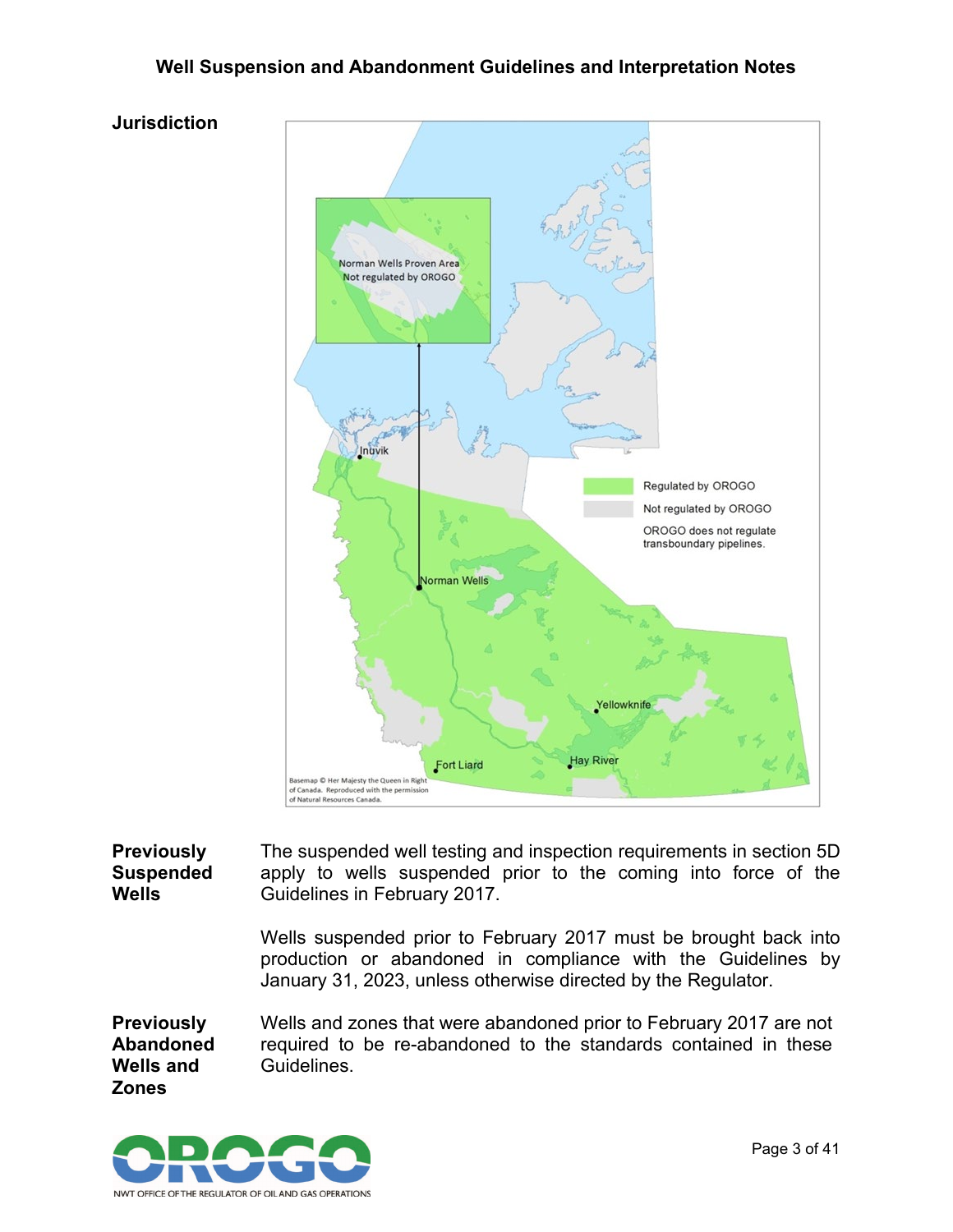If a previously abandoned well or zone is re-entered, it must be abandoned as required in these Guidelines from the re-entry depth to surface.

If a previously abandoned well or zone is found to be leaking, it must be re-abandoned as required in these Guidelines from the leaking zone to surface. As required under section 75 of the OGDPR, OROGO must be notified of a leaking previously-abandoned well as soon as possible and the leak must be repaired.

- **Open Hole Wells** The suspension or abandonment of open hole wells is not addressed in these Guidelines. The Regulator will consider applications for the abandonment or suspension of open hole wells on a case-by-case basis.
- **Contents** The Guidelines are organized as follows:

| <b>Section</b> | <b>Contents</b>                             | Page |
|----------------|---------------------------------------------|------|
| $\mathcal{P}$  | Well classification framework               |      |
| 3              | <b>Cement requirements</b>                  |      |
|                | Gas migration, surface casing vent flow and |      |
|                | annular pressure testing requirements       |      |
| 5              | Well suspension and monitoring requirements | 16   |
| Բ              | Well abandonment requirements               | 26   |
|                | Regulator's signature                       |      |

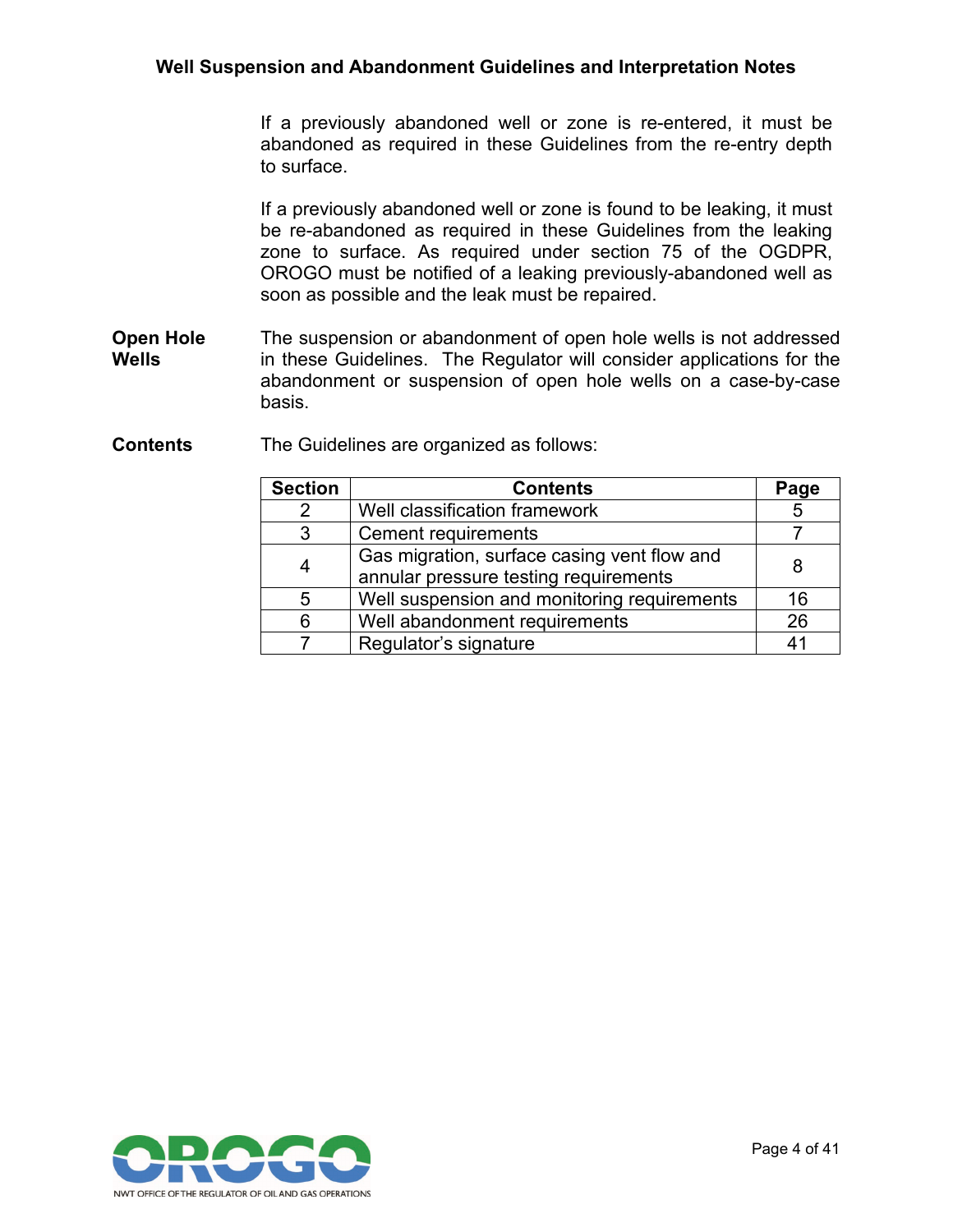### <span id="page-6-0"></span>**2. WELL CLASSIFICATION FRAMEWORK**

**Contents** This section describes the well classification framework used in these **Guidelines** 

**Well Classification** These Guidelines classify wells based on their type and their risk level at the time of proposed suspension or abandonment.

**Well Type** Wells are classified as exploratory, production or non oil and gas wells:

| <b>Well Type</b>               | <b>Definition</b>                                                                                                                                                                                                     |
|--------------------------------|-----------------------------------------------------------------------------------------------------------------------------------------------------------------------------------------------------------------------|
| Exploratory<br>Well            | A well drilled under an exploration licence or<br>significant discovery licence issued under Part 3 of<br>the Petroleum Resources Act (PRA), including<br>"delineation wells" as defined in section 22(1) of<br>OGOA. |
| Production<br>Well             | A well drilled under a production licence issued<br>under Part 4 of the PRA, including injection and<br>disposal wells and "development wells" as defined<br>in section 22(1) of OGOA.                                |
| Non Oil and<br><b>Gas Well</b> | A well drilled for any oil and gas related purpose<br>through sedimentary rocks to a depth of at least<br>150 meters that is not an Exploratory Well or a<br><b>Production Well.</b>                                  |

**Risk Level** The risk level of a well is determined based on the fluid produced or injected, the presence of hydrogen sulphide gas  $(H<sub>2</sub>S)$  and well pressure:

| <b>Risk Level</b> | <b>Characteristics</b>                               |
|-------------------|------------------------------------------------------|
| Level I           | Fluid: Acid gas wells and critical sour wells and/or |
|                   | $H_2S$ : > 50 mole / kilomole and/or                 |
|                   | Pressure: A pore pressure that is greater than       |
|                   | 18.1 kPa/m or requiring a blow-out preventer with a  |
|                   | rating in excess of 68,950 kPa.                      |
| l evel II         | All other wells                                      |

**Definitions** An **acid gas well** is a well that produces a combination of any amount of  $H_2S$  and  $CO_2$  or into which a combination of any amount of  $H_2S$ and  $CO<sub>2</sub>$  is injected.

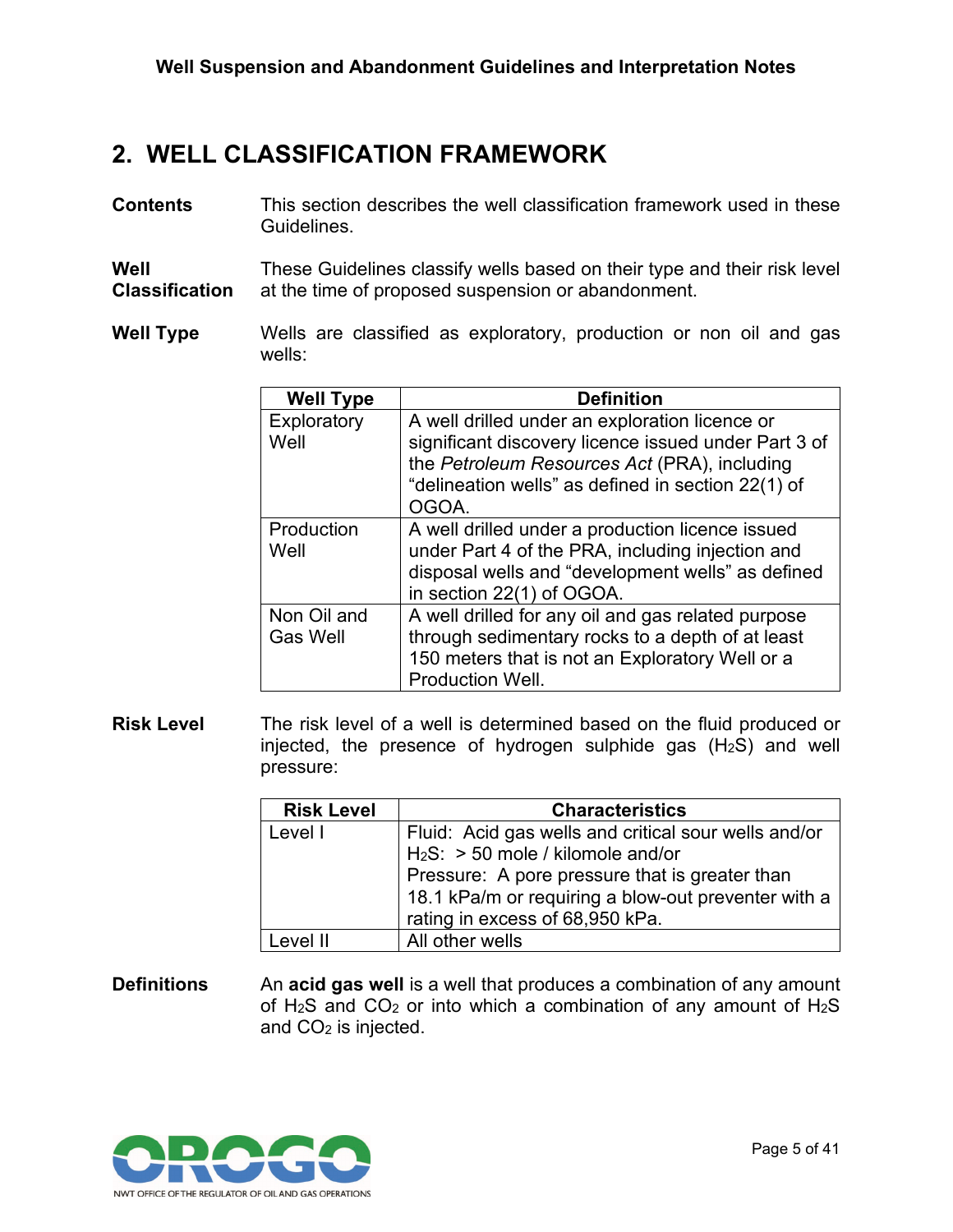A **critical sour well** is a well with a known H2S release rate upon completion of:

- 0.01 cubic meters per second  $(m^3/s)$  or greater and less than 0.1  $\mathrm{m}^3$ /s and located within 500 meters of the boundaries of a population centre;
- 0.1 m<sup>3</sup>/s or greater and less than 0.3 m<sup>3</sup>/s and located within 1.5 kilometers (km) of the boundaries of a population centre;
- 0.3 m<sup>3</sup>/s or greater and less than 2.0 m<sup>3</sup>/s and located within 5 km of the boundaries of a population centre; or
- 2.0  $m^3$ /s or greater.

A **population centre** is any incorporated, unincorporated or selfgoverning community in the Northwest Territories, any seasonal camp or similar area, or as otherwise determined by the Regulator.

**Wells with Multiple Zones** For wells with multiple zones, the well must be classified based on the highest risk zone in the wellbore that has not been completely abandoned in accordance with these Guidelines.

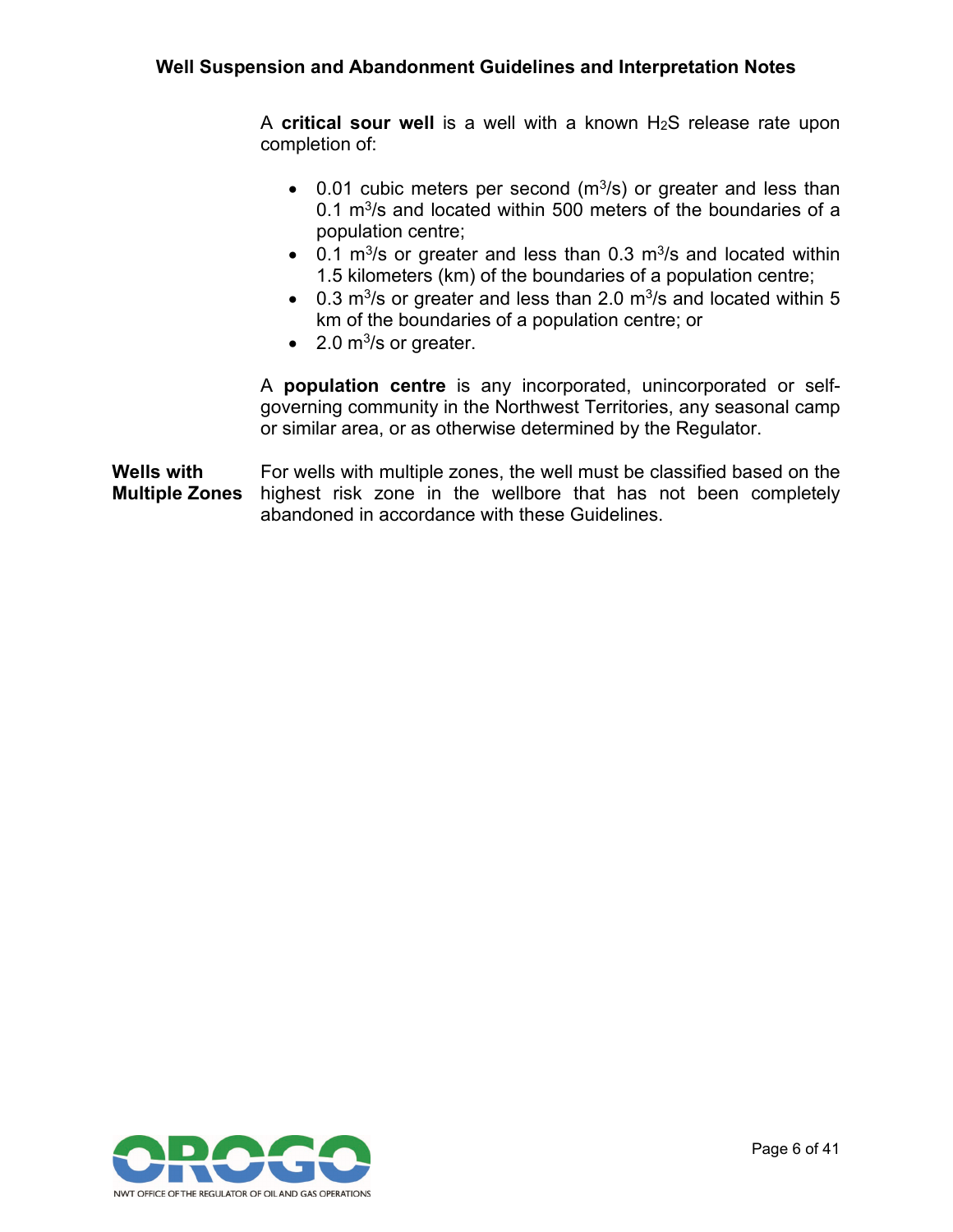## <span id="page-8-0"></span>**3. CEMENT REQUIREMENTS**

| <b>Contents</b>                                              | This section contains the requirements for the cement used in<br>suspension and abandonment programs.               |  |
|--------------------------------------------------------------|---------------------------------------------------------------------------------------------------------------------|--|
| <b>Objective</b>                                             | Appropriate cement is used to achieve well suspension or<br>abandonment in accordance with section 56 of the OGDPR. |  |
| <b>Compressive</b><br><b>Strength</b><br><b>Requirements</b> | The cement used for plugs must have a compressive strength of at<br>least 3,500 kPa after curing for 48 hours.      |  |

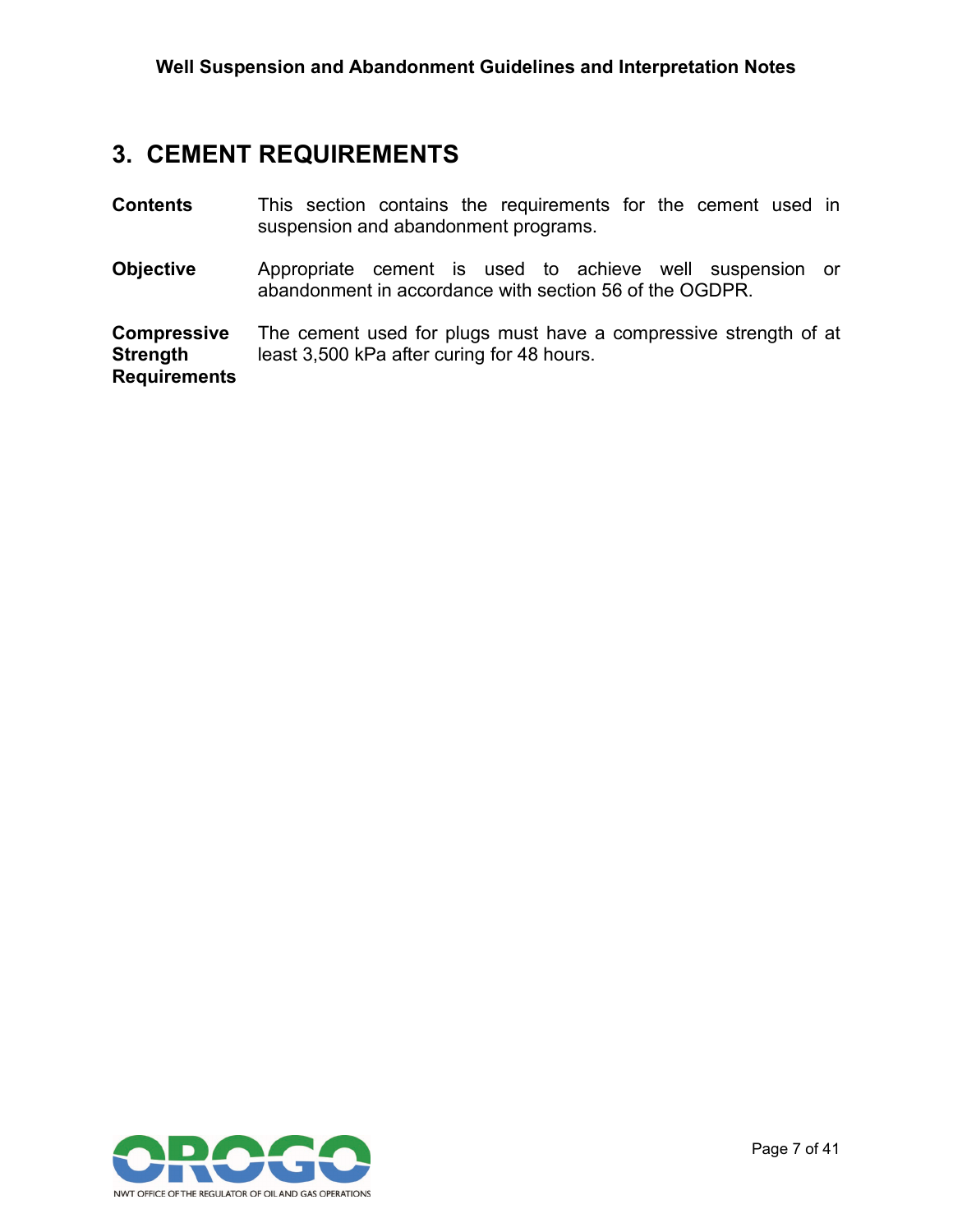### <span id="page-9-0"></span>**4. GAS MIGRATION, SURFACE CASING VENT FLOW AND ANNULAR PRESSURE TESTING REQUIREMENTS**

#### **Contents** This section contains the gas migration, surface casing vent flow and annular pressure testing requirements for all wells:

- Section 4A Gas migration
- Section 4B Surface casing vent flow
- Section 4C Annular pressure
- Section 4D Casing failures
- **Objective** Gas migration, surface casing vent flows and annular pressures are identified and addressed during suspension and abandonment processes.
- **Definitions Gas migration** (GM) is a flow of gas that is detectable at surface outside of the outermost casing string (often referred to as external migration or seepage).

The GM is considered **serious** if:

- There is a fire or public safety hazard or off-lease environmental damage, such as groundwater contamination;
- The GM occurs along with surface casing vent flow; or
- The GM occurs after the well is abandoned.

Otherwise the GM is generally considered **non-serious**.

**Surface casing vent flow** (SCVF) is the flow of gas and/or liquid out of the surface casing / casing annulus (often referred to as internal migration).

An SCVF is considered **serious** if the vent flow:

- 1) Constitutes a fire, public safety or environmental hazard;
- 2) Has a stabilized gas flow equal to or greater than 300  $\mathrm{m}^3/\mathrm{day}$ and/or equal to a surface casing vent stabilized shut-in pressure greater than:
	- a. One-half the formation leak-off pressure at the surface casing shoe, or
	- b. 11 kPa/m multiplied by the surface casing setting depth;
- 3) Contains H2S;
- 4) Contains hydrocarbon liquid (oil);

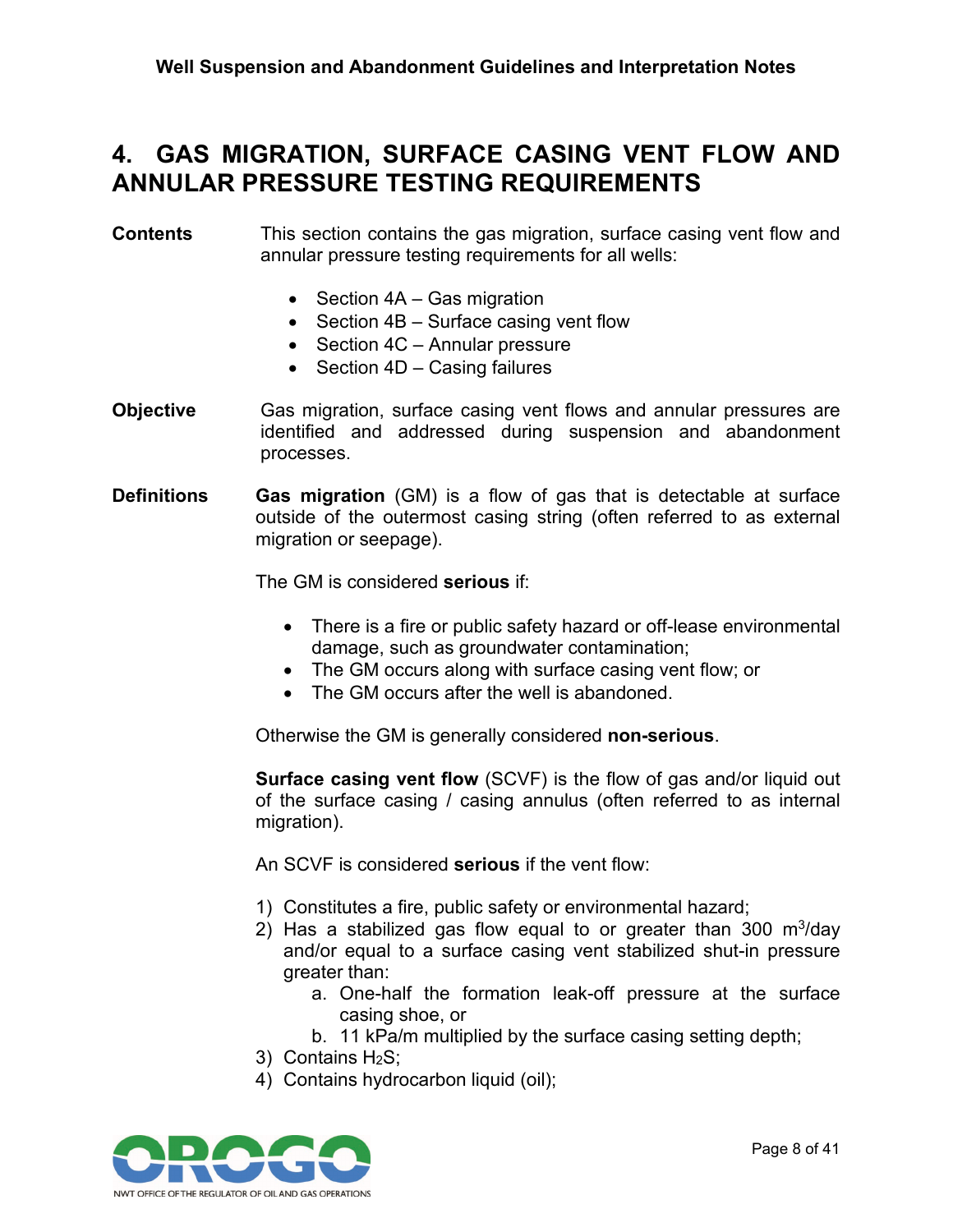- 5) Contains saline water (any water with total dissolved solids (TDS) greater than 4,000 mg/l);
- 6) Contains non-saline water where the surface shut-in pressure is as referenced in 2a or b;
- 7) Is due to a wellhead seal failure or casing failure; or
- 8) Occurs along with GM.

Otherwise the SCVF is generally considered **non-serious**.

**Annular pressure** is sustained pressure in a casing annulus, excluding the surface casing and the tubing/casing annulus.

**Regulator's Decision** The Regulator may determine that a GM or SCVF is considered serious for reasons other than those described in the definitions above and require that corrective action be taken by the operator.

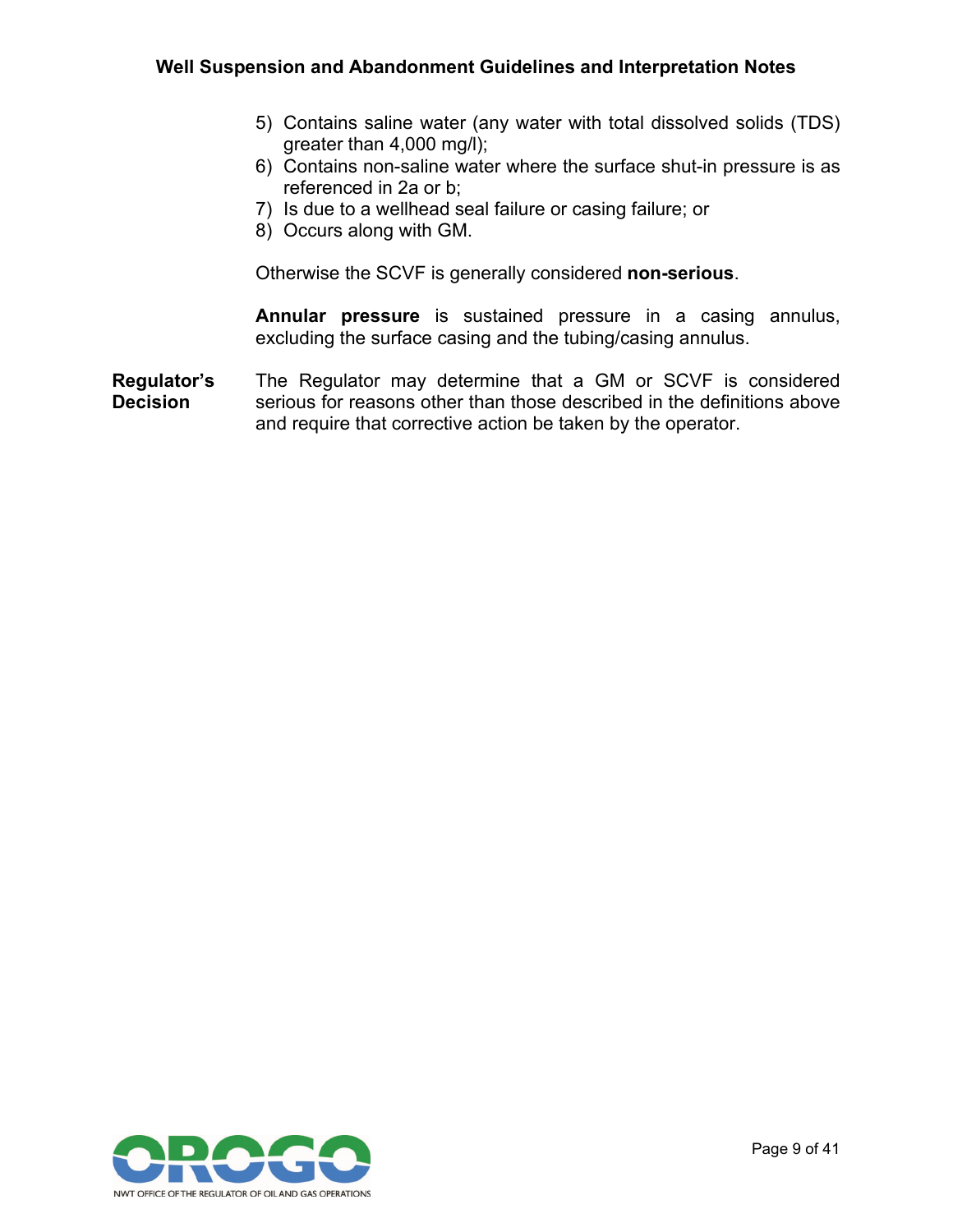#### <span id="page-11-0"></span>**4A. Gas Migration**

**Contents** This section contains the requirements for:

- The timing of gas migration (GM) testing;
- Conducting GM testing;
- GM testing equipment;
- Notification of GM; and
- Repair of GM.
- **Objective** GM is identified and addressed during suspension and abandonment processes.

**Timing of Testing** Testing for GM must occur prior to beginning the downhole suspension or abandonment program.

> Testing must be done between July and September. Periods immediately after precipitation must be avoided.

#### **Testing for**  GM testing consists of:

**GM**

- 1) Establishing the background methane level:
	- a. Testing points must be at least 10 meters from the well;
	- b. A minimum of 3 test points within +/- 2 parts per million (ppm) must be established; and
	- c. The background value is the average of the test points that are within +/- 2 ppm.
- 2) Using air-soil interface gas detection to confirm the integrity of the well by measuring methane concentrations above the background methane level.
- 3) If the air-soil interface measurements detect methane, using in-soil gas detection (augering holes in the soil) to measure methane concentrations.
- **Gas Detection**  The proposed gas detection equipment and methodology must be **Equipment** approved by the Regulator before use as part of the application for approval to Alter the Condition of a Well.
- **Notification** If testing indicates the presence of GM, the operator must notify the Regulator as soon as possible.

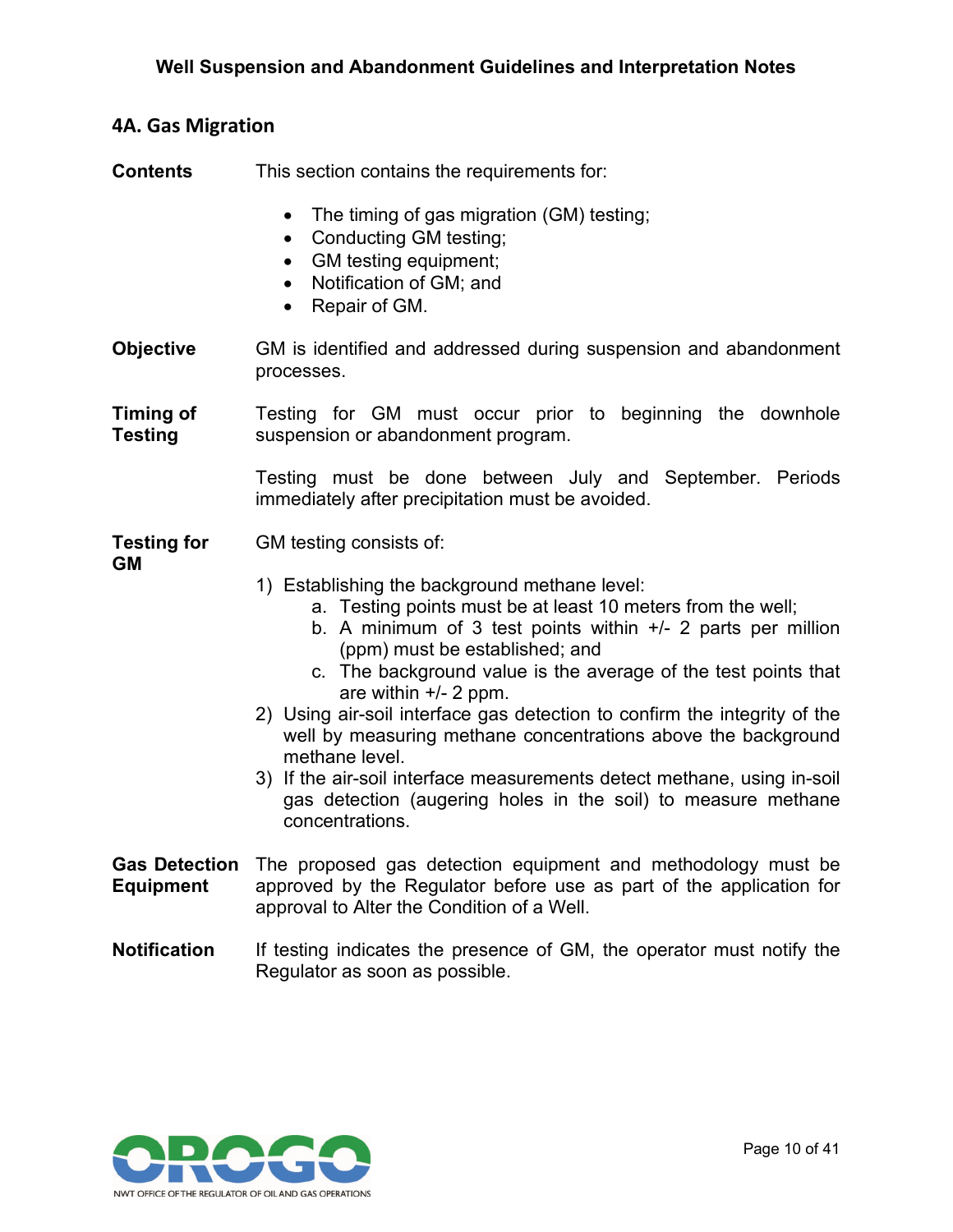- **Repair** Repair requirements are contained in other sections of these Guidelines, as follows:
	- Section 5C describes GM repair requirements during suspension programs.
	- Section 6D describes GM repair requirements during abandonment programs.

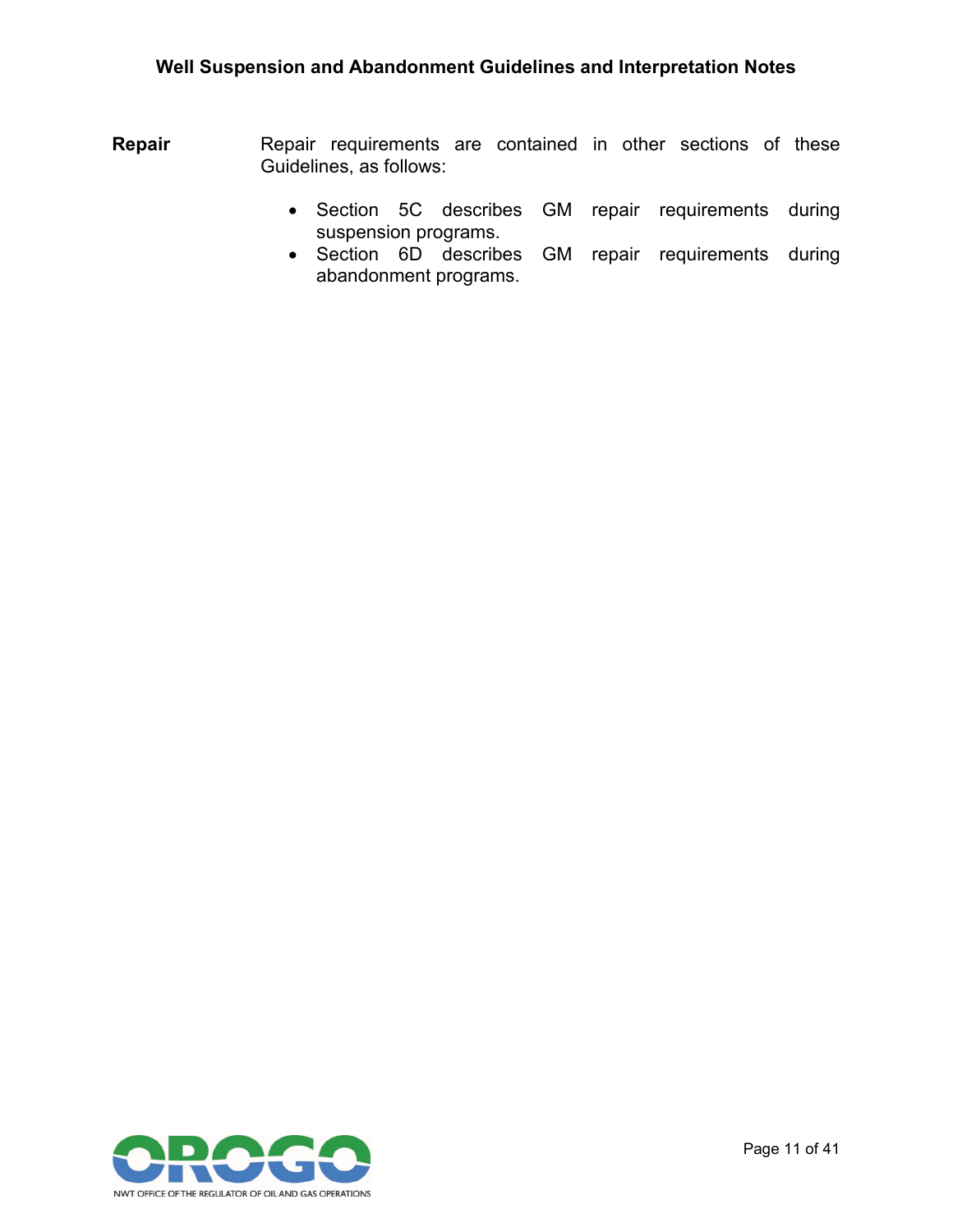#### <span id="page-13-0"></span>**4B. Surface Casing Vent Flow**

**Contents** This section contains the requirements for:

- The timing of surface casing vent flow (SCVF) testing;
- Conducting SCVF testing;
- SCVF rate determination:
- Determination of stabilized shut-in surface casing pressure;
- Notification of SCVF; and
- Repair of SCVF.
- **Objective** SCVF is identified and addressed during suspension and abandonment processes.
- **Timing of Testing** Testing for SCVF must occur prior to beginning the downhole suspension or abandonment program and again prior to surface abandonment.
- **Testing for SCVF** SCVF testing consists of a bubble test, which must be conducted with a hose 2.5 cm below the water surface for a minimum of 10 minutes. If any bubbles are presented during the 10 minutes test, the well has an SCVF.

The hose must have an inside diameter of  $6 - 12$  mm.

**SCVF Rate Determination** If bubbles were present during the bubble test, an SCVF rate test must be conducted. This test should be continued until a stabilized rated is obtained.

> The operator must use either a positive displacement gas meter, an orifice well tester to measure vented gas volumes or another method approved by the Regulator.

> Rate determination must be completed in normal venting conditions (i.e. not immediately following a build up).

**Determination of Stabilized Shut-in Surface Casing**  If bubbles were present during the bubble test, the surface casing vent must be shut in until a stabilized pressure is obtained, to a maximum pressure of 11 kPa/m x length of surface casing setting depth (in meters). Another method may be used if approved by the Regulator.

**Pressure** The pressure is considered stabilized if the change in pressure is less than 2 kPa/hr over a six hour period.

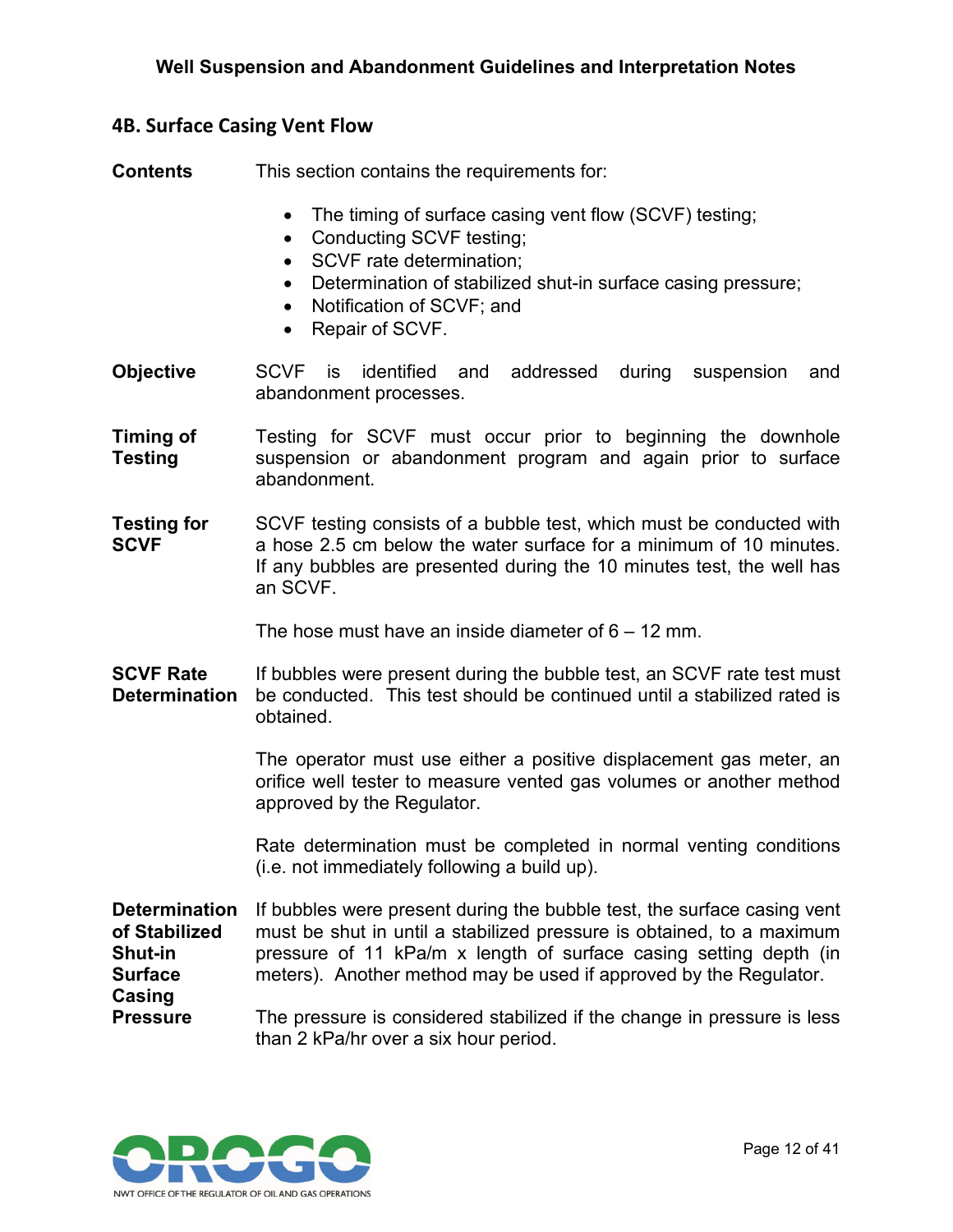- **Notification** If testing indicates the presence SCVF, the operator must notify the Regulator as soon as possible.
- **Repair** Repair requirements are contained in other sections of these Guidelines, as follows:
	- Section 5C describes SCVF repair requirements during suspension programs.
	- Section 6D describes SCVF repair requirements during abandonment programs.

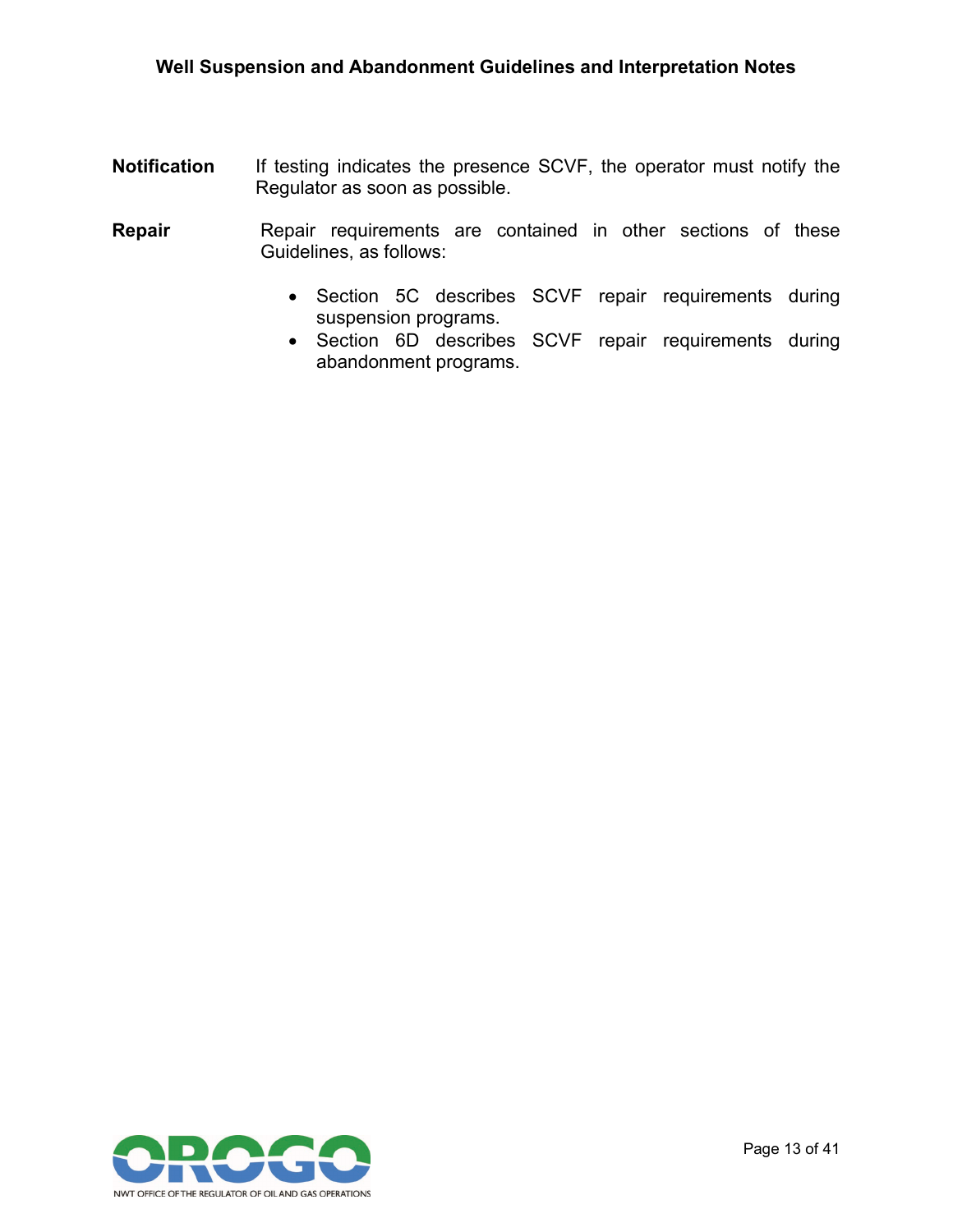#### <span id="page-15-0"></span>**4C. Annular Pressure**

**Contents** This section contains the requirements for:

- Timing of annular pressure testing;
- Conducting annular pressure testing;
- Notification of annular pressure; and
- Repair of annular pressure.
- **Objective** Annular pressure is identified and addressed during suspension and abandonment processes.
- **Timing of Testing** Testing for annular pressure must occur prior to beginning the downhole suspension or abandonment program and again prior to surface abandonment.
- **Testing for Annular Pressure and Flow** The pressure on any casing must be recorded. In the event of pressure being present, the operator may safely bleed off the pressure. If the pressure continues to build or cannot be bled off, the annulus must be left to vent for up to 24 hours. A check for flow must then be performed as per section 4B.
- **Notification** If testing indicates the presence of annular pressure, the operator must notify the Regulator as soon as possible.
- **Repair** Repair requirements are contained in other sections of these Guidelines, as follows:
	- Section 5D describes annular pressure repair requirements during suspension programs.
	- Section 6D describes annular pressure repair requirements during abandonment programs.

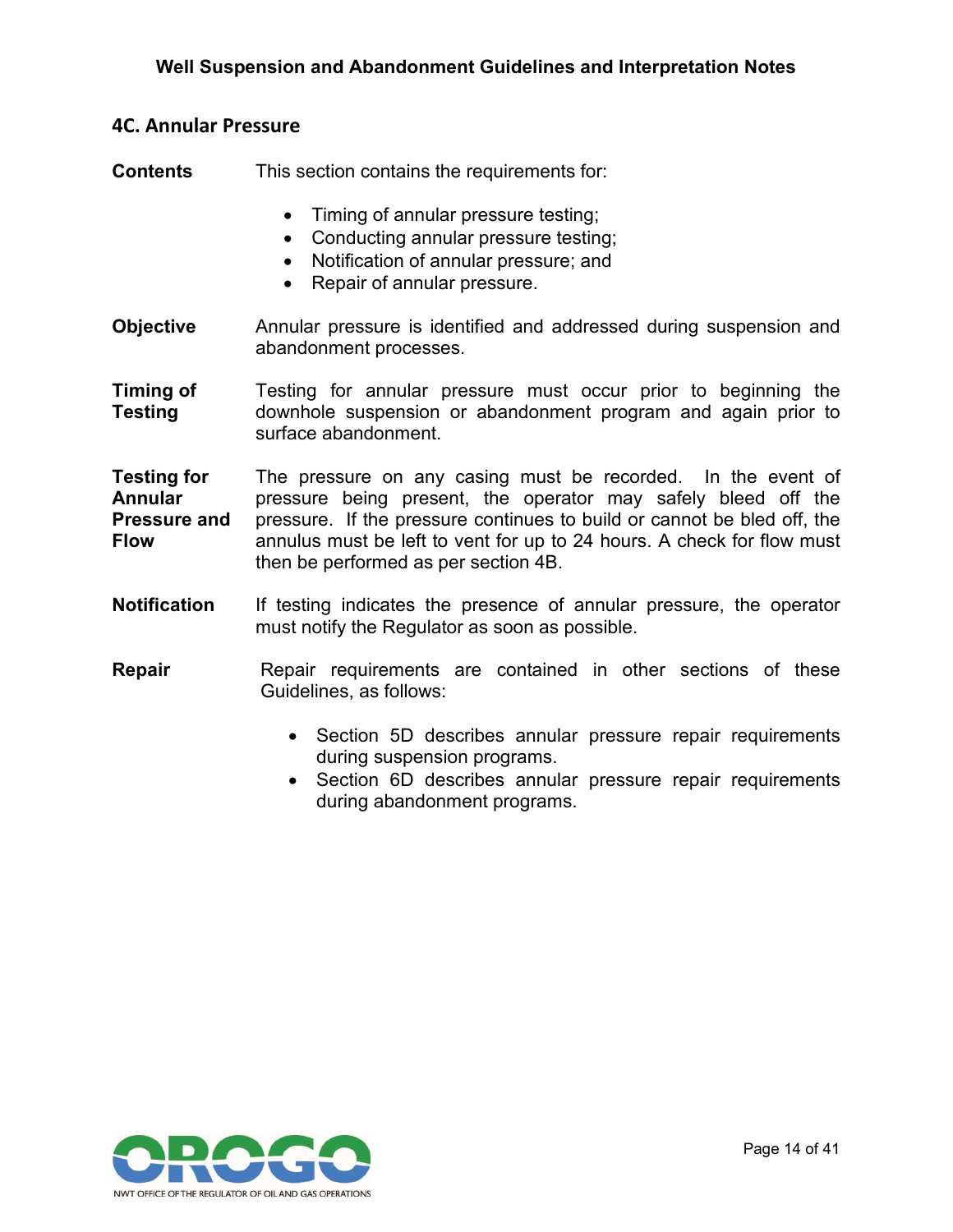#### <span id="page-16-0"></span>**4D. Casing Failure**

- **Contents** This section contains the requirements for notification and repair of casing failures.
- **Definition** A **casing failure** is any loss of casing integrity, including casing damage that results in suspension of operations or in abandonment of the well.
- **Objective** Casing failures are repaired without delay, in accordance with section 38 of the OGDPR.
- **Casing Failure Notification** If a casing failure is suspected during the GM, SCVF or annular pressure repair process, the operator must notify the Regulator as soon as possible and provide a report, within 21 days, assessing the leak or failure, including a discussion of the cause, duration, damages, proposed remedial program and measures to prevent future failures.
- **Casing Failure**  If the suspension or abandonment program is terminated due to an **Repair** identified casing failure, the operator must begin repair planning immediately and perform remedial action on a casing failure without delay.

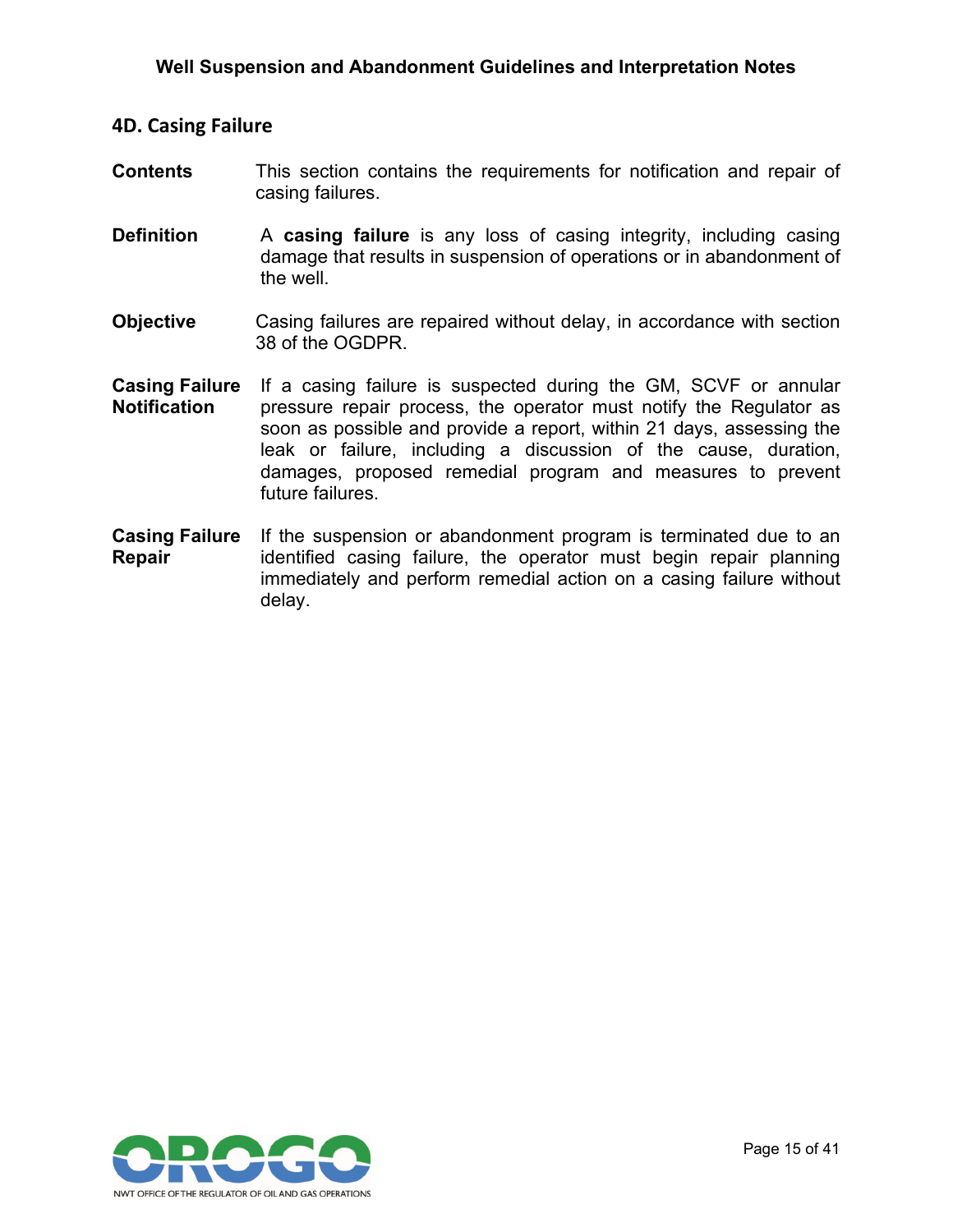### <span id="page-17-0"></span>**5. WELL SUSPENSION AND MONITORING REQUIREMENTS**

| <b>Contents</b>    | This section describes well suspension and monitoring requirements:                                                                                                                                                                                     |
|--------------------|---------------------------------------------------------------------------------------------------------------------------------------------------------------------------------------------------------------------------------------------------------|
|                    | Section 5A – Wellhead requirements<br>$\bullet$<br>Section 5B - Downhole requirements<br>$\bullet$<br>Section 5C – Gas migration and surface casing vent flow repair<br>$\bullet$<br>requirements<br>• Section 5D – Testing and inspection requirements |
| <b>Definition</b>  | The OGDPR define a suspended well as "a well or part of a well in<br>which drilling or production operations have temporarily ceased".                                                                                                                  |
| <b>Requirement</b> | A suspended well must have at least two independent and tested well<br>barriers in place during well suspension, in accordance with section<br>36(2) of the OGDPR.                                                                                      |

**Definition** A **tested well barrier** is any physical plug or seal, not including fluid, that:

- Prevents gas or oil or any other fluid from flowing unintentionally from a well or from a formation into another formation; and
- Meets the testing required of section 5D of these Guidelines.
- **Timing** Well suspension must be completed during the timeframes shown below.

| <b>Type of Well</b>     | <b>Timeframe to Suspension</b>                                                                                                                                      |
|-------------------------|---------------------------------------------------------------------------------------------------------------------------------------------------------------------|
| <b>Exploratory well</b> | If flow testing is being conducted through a dual-<br>barrier configuration, then the well must be<br>suspended immediately after completion.                       |
|                         | If another flow testing plan is proposed, the<br>operator must provide this plan when applying to<br>drill the well and must propose a timeframe for<br>suspension. |

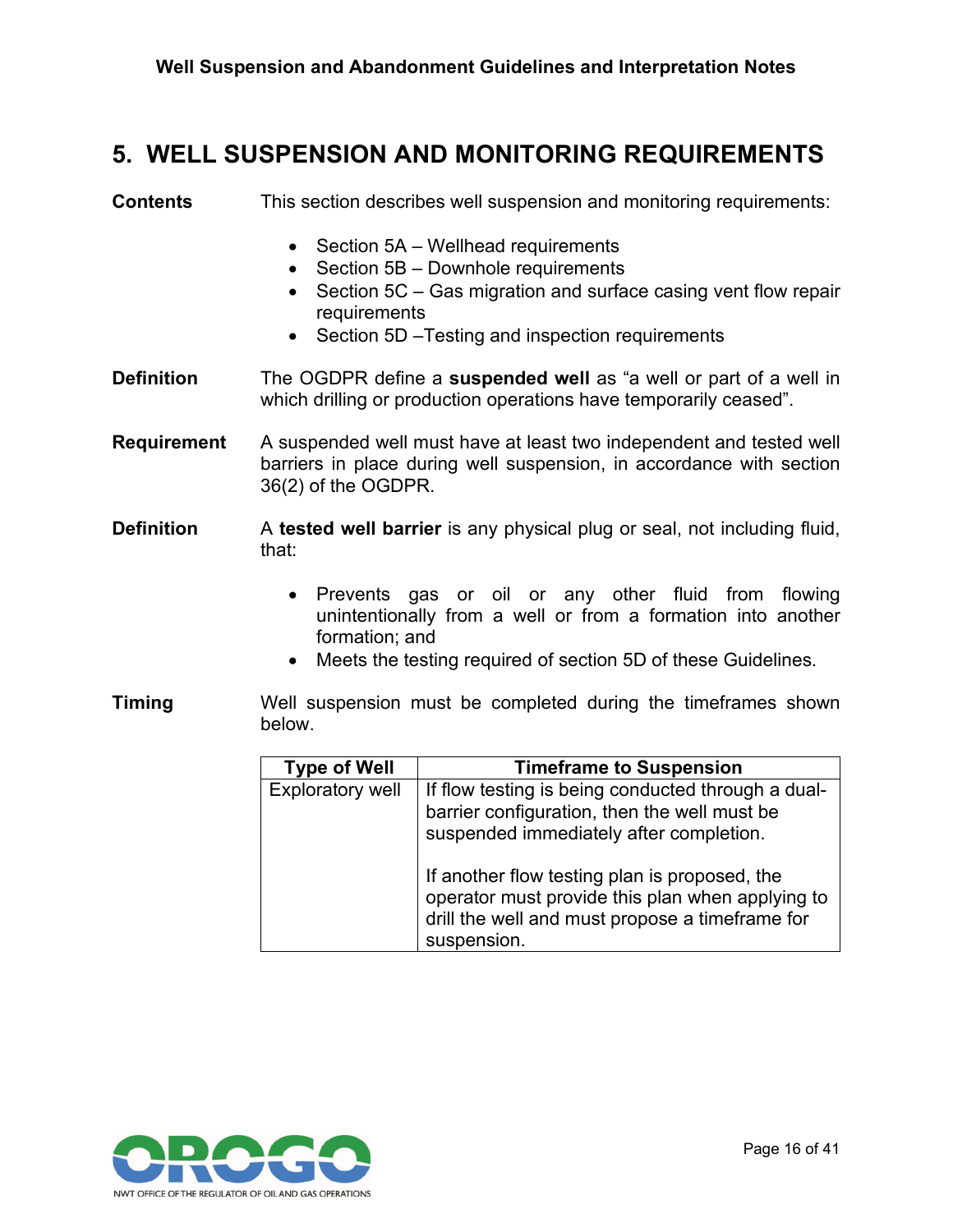| <b>Type of Well</b>     | <b>Timeframe to Suspension</b>                                                                                                                                                      |
|-------------------------|-------------------------------------------------------------------------------------------------------------------------------------------------------------------------------------|
| Production well         | Within one year of the anniversary of no<br>production / injection / disposal, the operator<br>must provide a plan for suspension to the<br>Regulator for approval.                 |
|                         | Suspension must be completed within two years<br>of the anniversary of no production / injection /<br>disposal.                                                                     |
| Non Oil and Gas<br>well | Within one year of the anniversary of no use of<br>the well for its original intended purpose, the<br>operator must provide a plan for suspension to<br>the Regulator for approval. |
|                         | Suspension must be completed within two years<br>of the anniversary of no use of the well for its<br>original intended purpose.                                                     |

**Continued Responsibility** Operators must be able to demonstrate to the Regulator that wellbore integrity is being maintained before, during and after well suspension activities.

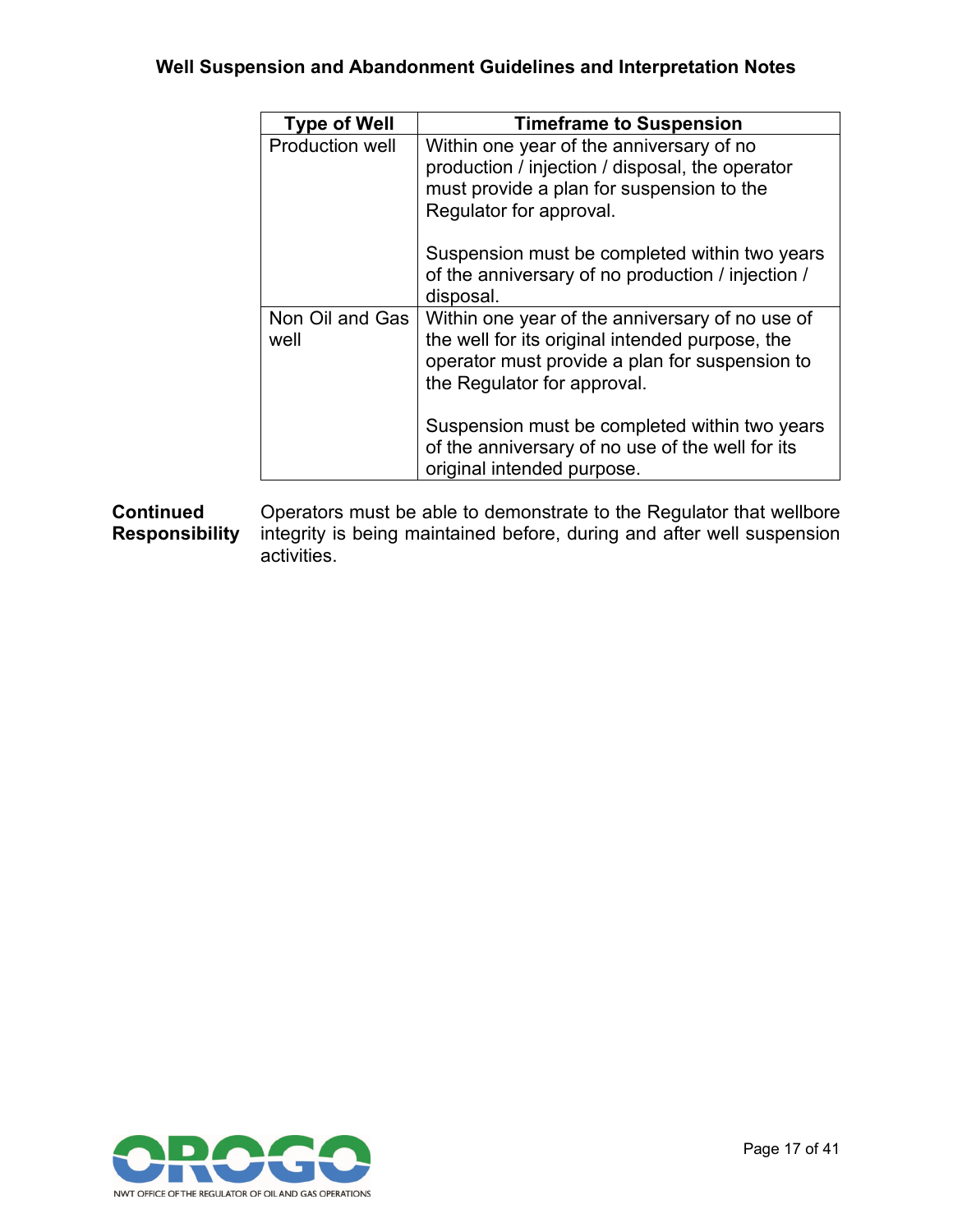#### <span id="page-19-0"></span>**5A – Wellhead Requirements for Suspended Wells**

**Contents** This section contains information on:

- Standard wellhead requirements;
- Critical sour wellhead requirements;
- Wellhead maintenance requirements;
- Requirements for securing suspended wells; and
- Visible well markers.
- **Objective** The wellhead and Christmas tree on a suspended well should function as a tested well barrier under the maximum load condition.
- **Standard Wellheads** Wellheads for suspended wells must be consistent with *[Minimum](https://www.energysafetycanada.com/Attachments/DownloadResource?attachmentGuid=6f1eeb1c-f35b-48a7-8534-64a563c94b3b)  Wellhead Requirements – [An Industry Recommended Practice \(IRP\) for](https://www.energysafetycanada.com/Attachments/DownloadResource?attachmentGuid=6f1eeb1c-f35b-48a7-8534-64a563c94b3b)  [the Canadian Oil and Gas Industry, Edition 3](https://www.energysafetycanada.com/Attachments/DownloadResource?attachmentGuid=6f1eeb1c-f35b-48a7-8534-64a563c94b3b)*, issued by the Energy Safety Canada Drilling and Completion Committee, unless the well is classified critical sour.
- **Critical Sour Wellheads** Wellheads for suspended critical sour wells must be consistent with *[Completing and Servicing Critical Sour Wells –](https://www.energysafetycanada.com/Attachments/DownloadResource?attachmentGuid=0cce8707-02af-4306-a979-225e3d4897e3&open=True) An IRP for the Canadian [Oil and Gas Industry, Edition 3,](https://www.energysafetycanada.com/Attachments/DownloadResource?attachmentGuid=0cce8707-02af-4306-a979-225e3d4897e3&open=True)* issued by the Energy Safety Canada Drilling and Completion Committee.
- **Definitions** A **critical sour** well is a well with a known H<sub>2</sub>S release rate upon completion of:
	- 0.01 cubic meters per second  $(m<sup>3</sup>/s)$  or greater and less than 0.1 m<sup>3</sup>/s and located within 500 meters of the boundaries of a population centre;
	- 0.1 m<sup>3</sup>/s or greater and less than 0.3 m<sup>3</sup>/s and located within 1.5 kilometers (km) of the boundaries of a population centre;
	- 0.3 m<sup>3</sup>/s or greater and less than 2.0 m<sup>3</sup>/s and located within 5 km of the boundaries of a population centre; or
	- 2.0  $m^3$ /s or greater.

A **population centre** is any incorporated, unincorporated or selfgoverning community in the Northwest Territories, any seasonal camp or similar area, or as otherwise determined by the Regulator.

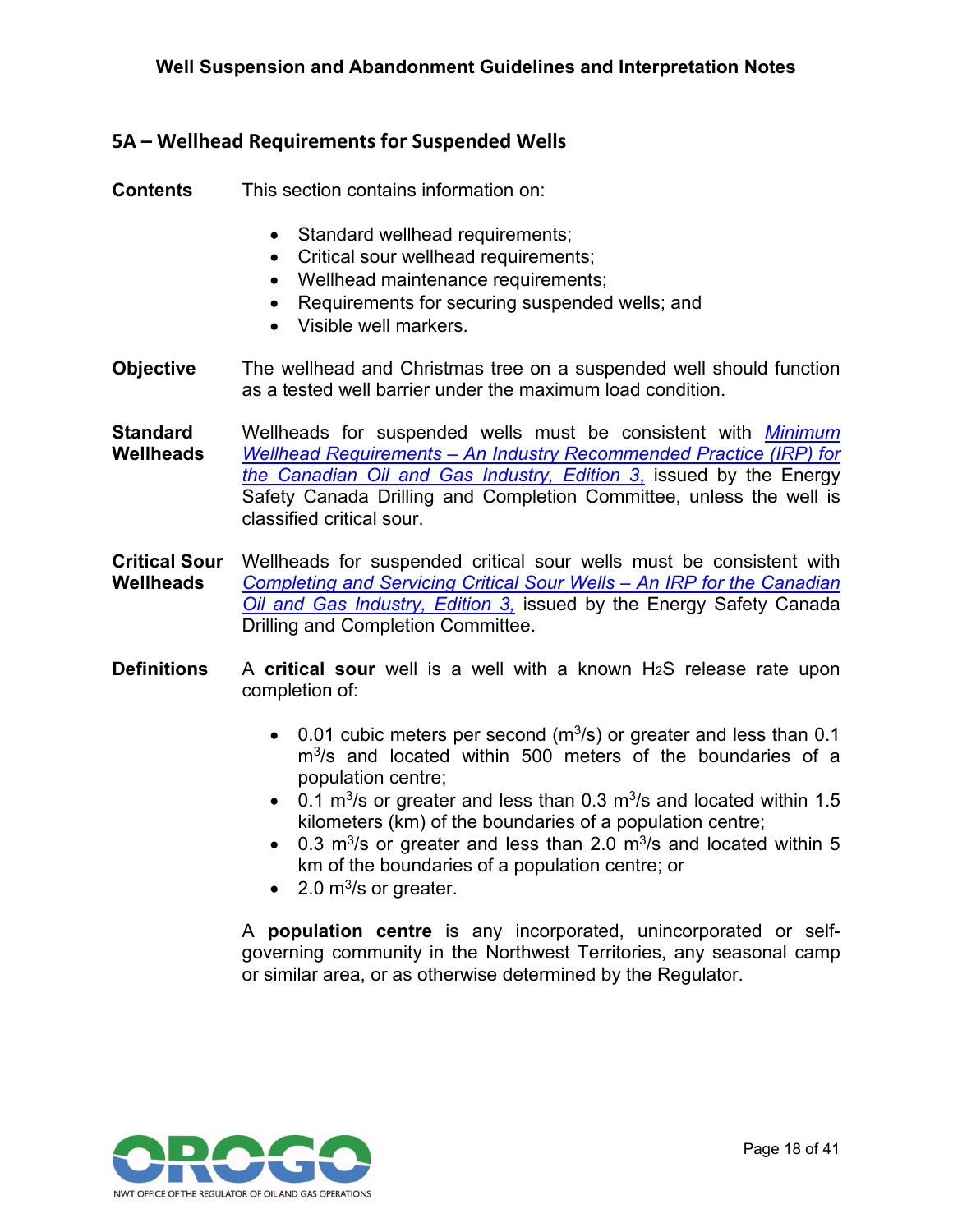**Wellhead Maintenance** Wellhead maintenance requirements for suspended wells are:

- There shall be no wellhead leaks;
- Wellheads require servicing and pressure testing of sealing elements at time of suspension and at each subsequent inspection (see Section 5D) in accordance with the Original Equipment Manufacturer's (OEM) guidelines;
- All outlets except surface casing vents are to be bull plugged or blind flanged with needle valves or an equivalent method of managing the hazard of trapped pressure;
- Valves must be accessible and functional (open/close); and,
- Grease and service as required to maintain functionality.

**Securing**  Requirements for securing suspended wells are:

**Suspended Wells**

- All wellheads are conspicuously marked with a visible well marker (shown below) or fenced such that they are visible in all seasons;
- All wellheads and valves are safely accessible for inspection and monitoring by helicopter year-round, including:
	- o Clearing brush and debris within 25 meters of the wellhead in all directions;
	- o Removing debris that could fly up into the rotor; and
	- o Installing a wind direction indicator;
- Land uses in the area are restricted to safe distances from the wellhead;
- Pumpjacks are left in a secure condition;
- Valve handles are chained and locked or, as an alternative, valve handles are removed;
- Surface casing vents are left open and accessible in all seasons; and
- Clearly visible physical barriers are constructed around wellheads to prevent accidental vehicular damage, unless otherwise approved by the Regulator.

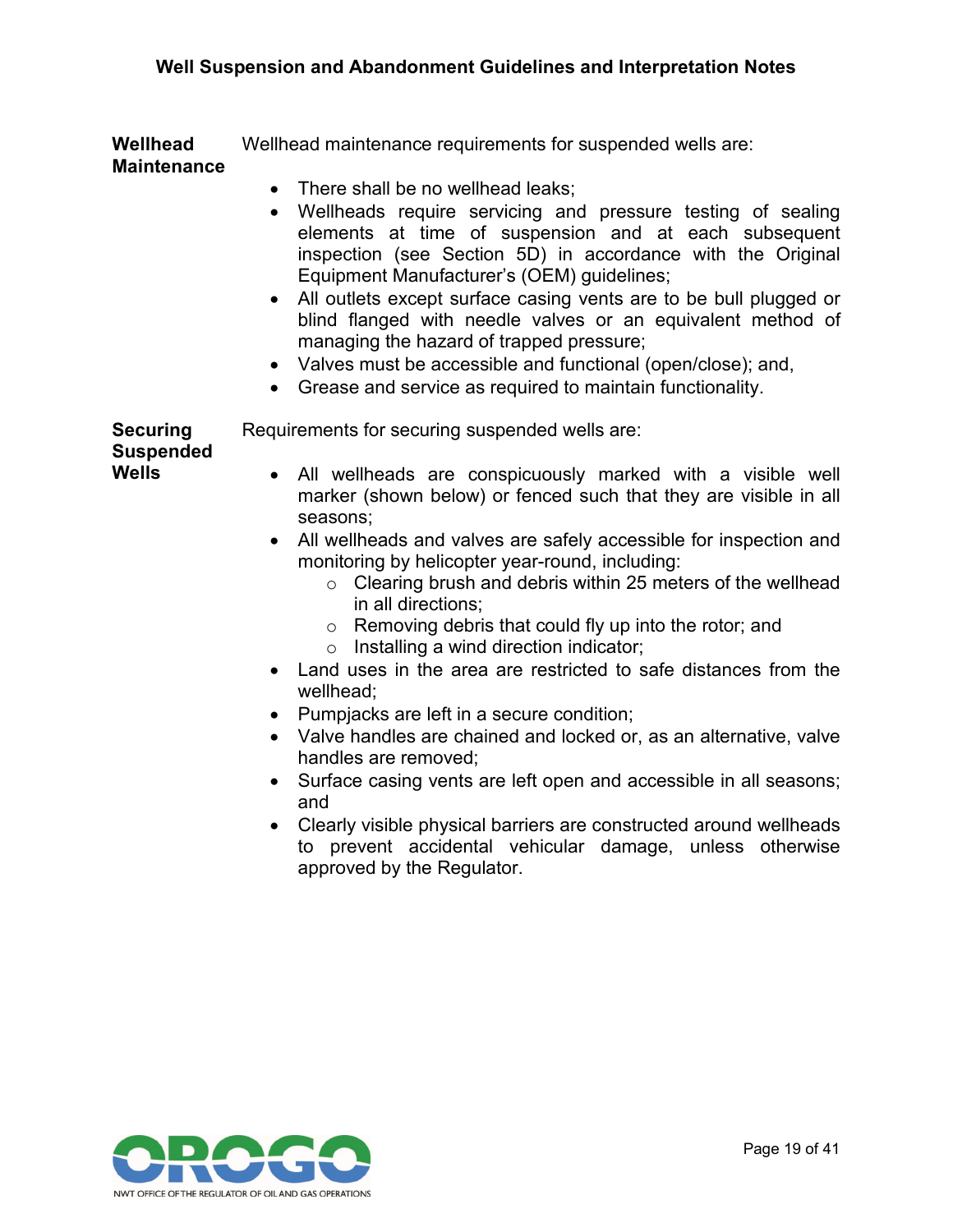

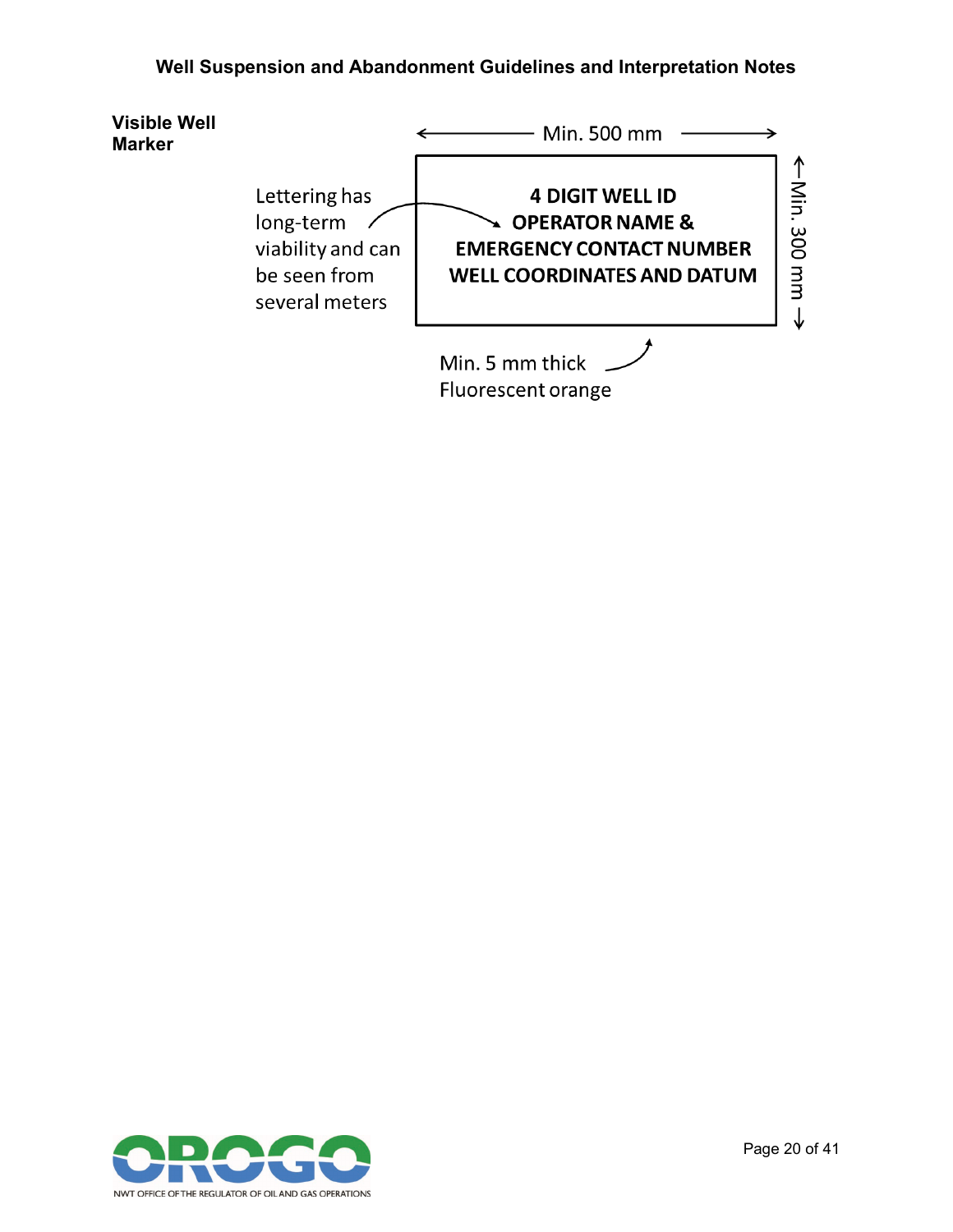#### <span id="page-22-0"></span>**5B – Downhole Well Suspension Requirements**

**Contents** This section contains information on downhole well suspension:

- Downhole suspension options for different well types and risk levels;
- Requirements for bridge plugs;
- Requirements for packer and tubing plugs; and
- Wellbore fluid requirements.
- **Objective** A suspended well must have at least two independent and tested well barriers in place during well suspension and must be suspended in accordance with section 56 of the OGDPR*.*

Wells must be suspended in a manner that enables the safe resumption of operations.

**Wellhead is a Barrier** An approved wellhead, properly maintained and functioning as outlined in section 5A, is an independent barrier to flow for the purposes of suspension.

**Downhole Suspension**  Downhole suspension requirements vary by type of well, as shown below.

| <b>Well Type / Risk</b><br>Level                | <b>Downhole Suspension Requirements</b>                                                                                                                                                                                                |
|-------------------------------------------------|----------------------------------------------------------------------------------------------------------------------------------------------------------------------------------------------------------------------------------------|
| Level I exploratory<br>and production<br>wells  | Option 1 – Packer and a tubing plug,<br>pressure tested as required in section 5D<br>Option 2 – Bridge plug topped with 8 lineal<br>meters of cement, pressure tested as<br>required in section 5D                                     |
| Level II<br>exploratory and<br>production wells | Option 1 – Packer and a tubing plug,<br>pressure tested as required in section 5D<br>Option 2 – Bridge plug, pressure tested as<br>required in section 5D                                                                              |
| Non oil and gas<br>wells                        | Option 1 – Suspend using one of the options<br>for Level II exploratory and production wells<br>Option 2 – Apply to the Regulator for a waiver<br>to the Level II well suspension requirements<br>and propose an alternative approach. |

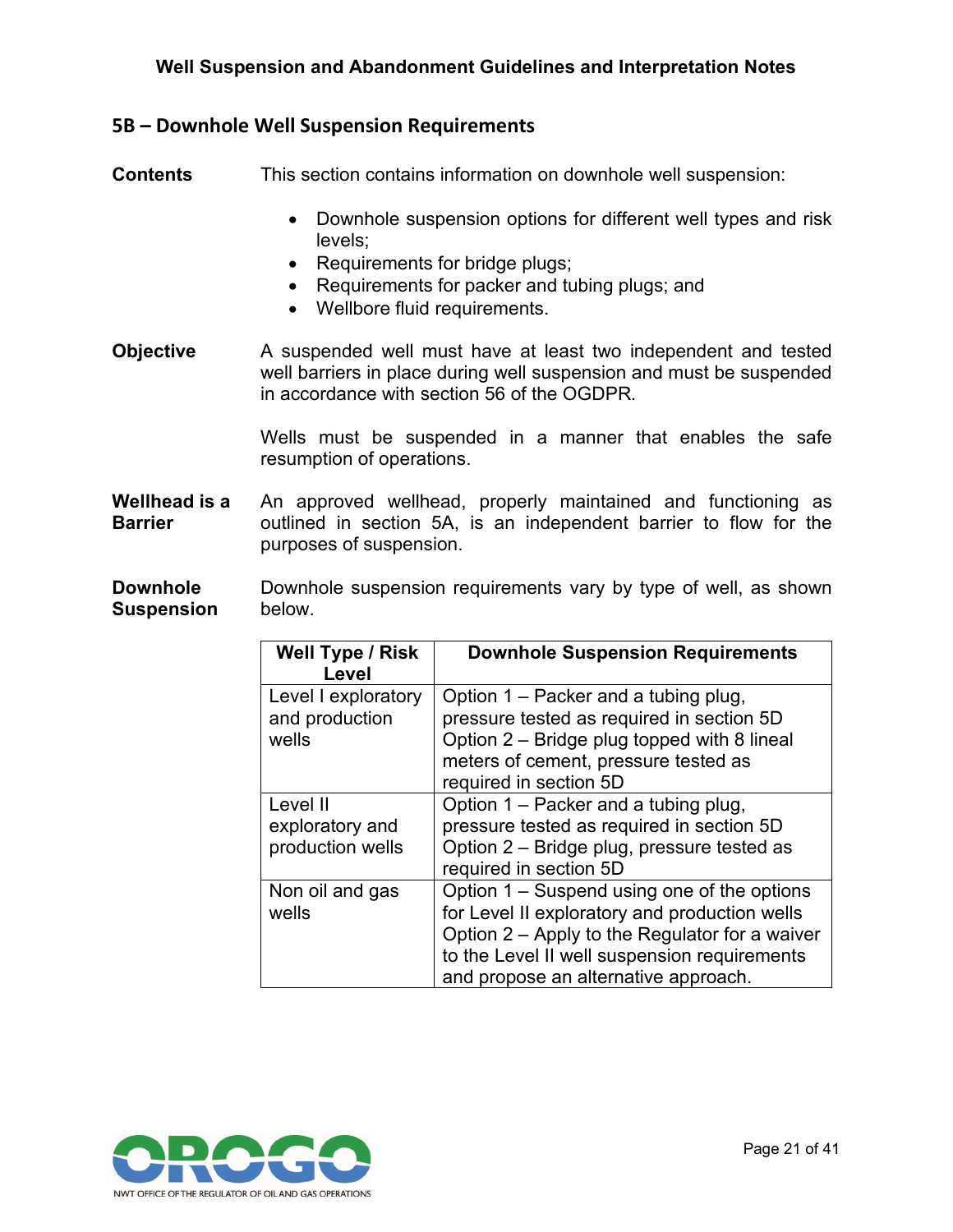- **Bridge Plugs** Retrievable bridge plugs are acceptable for use during suspension, but not during abandonment. Operators should consider the setting depth required for abandonment when placing bridge plugs for suspension.
- **Packer and Tubing Plugs** Packer and tubing plugs are acceptable for use during suspension, but not during abandonment.
- **Wellbore Fluid** The wellbore must be filled with corrosion-inhibiting fluid. Nonfreezing liquid must be used within the permafrost zone.

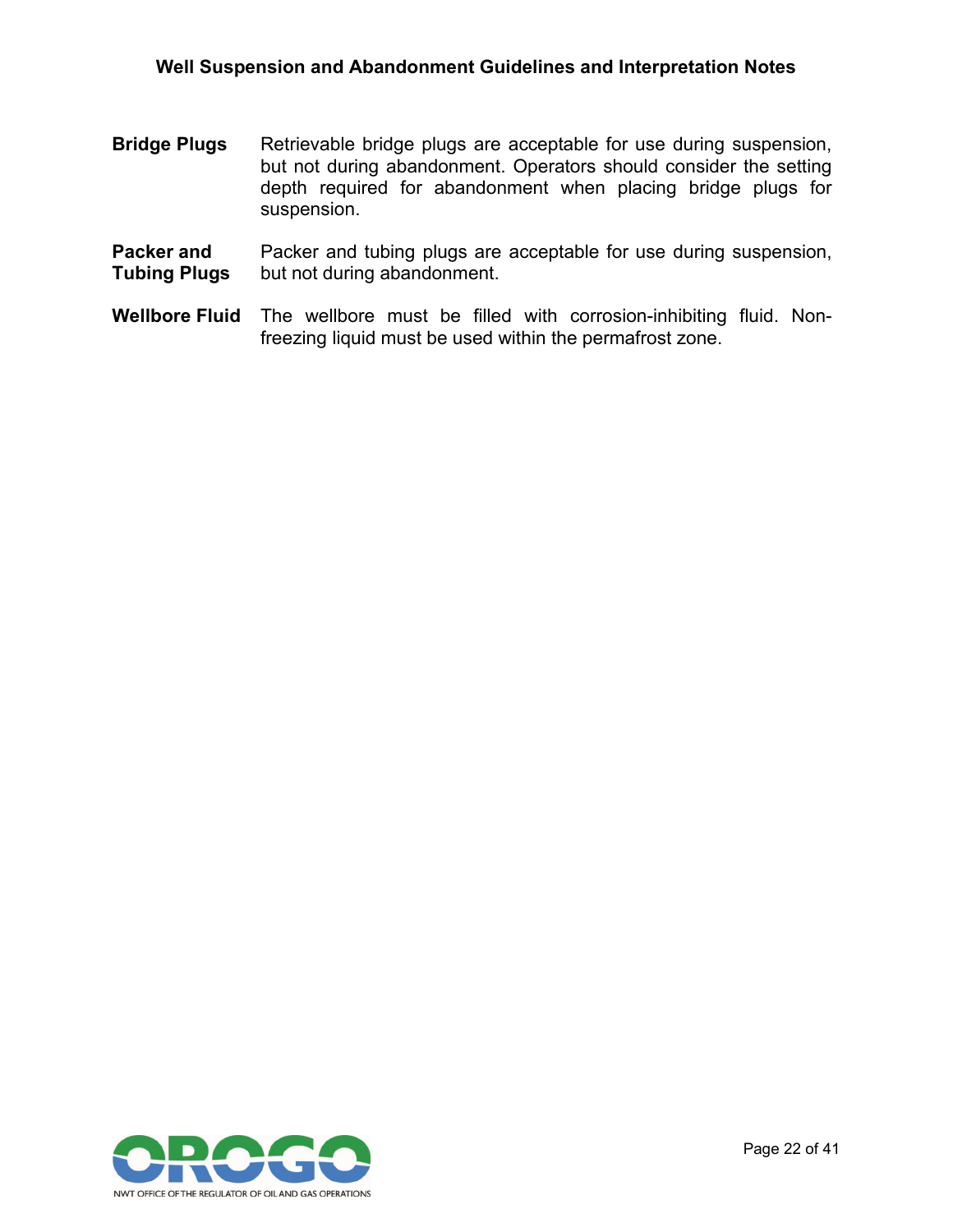### <span id="page-24-0"></span>**5C – Gas Migration and Surface Casing Vent Flow Testing and Repair Requirements during Well Suspension**

| <b>Contents</b>   | This section contains direction on addressing GM and SCVF identified<br>during well suspension programs. |
|-------------------|----------------------------------------------------------------------------------------------------------|
| <b>Objective</b>  | GM and SCVF in suspended wells are risk managed in a way that<br>reflects the severity of the issue.     |
| <b>Required</b>   | Testing for GM and/or SCVF must occur prior to beginning the                                             |
| <b>Testing</b>    | downhole suspension (see section 4).                                                                     |
| <b>Addressing</b> | If testing indicates the presence of GM or SCVF, the suspension                                          |
| $OM \sim CONE$    | program must be adjusted becad on the cerious or non-cerious peture                                      |

**GM or SCVF** program must be adjusted based on the serious or non-serious nature of the GM or SCVF:

| <b>Nature of</b><br><b>GM / SCVF</b> | <b>Requirements</b>                                                                                                                                                                                                                                                                                                                                                                                                                |  |
|--------------------------------------|------------------------------------------------------------------------------------------------------------------------------------------------------------------------------------------------------------------------------------------------------------------------------------------------------------------------------------------------------------------------------------------------------------------------------------|--|
| Serious GM or<br><b>SCVF</b>         | The GM or SCVF must be repaired before<br>continuing with the suspension program. The<br>repair program must be included in the<br>application to Alter the Condition of a Well and<br>must:                                                                                                                                                                                                                                       |  |
|                                      | Describe the proposed method to identify the<br>source of the GM/SCVF;<br>Provide all relevant logs and analysis that<br>identify the source of the fluids;<br>Provide details of the cementing program that<br>include applicable perforation and cement<br>squeeze operations and testing procedure;<br>Identify the base of groundwater protection<br>depth; and<br>Provide complete details of the proposed<br>repair program. |  |
| <b>Non-Serious GM</b><br>or SCVF     | The suspension program may continue without<br>repairing the GM or SCVF.<br>The suspended well testing and monitoring<br>program must be adjusted (see section 5D).                                                                                                                                                                                                                                                                |  |

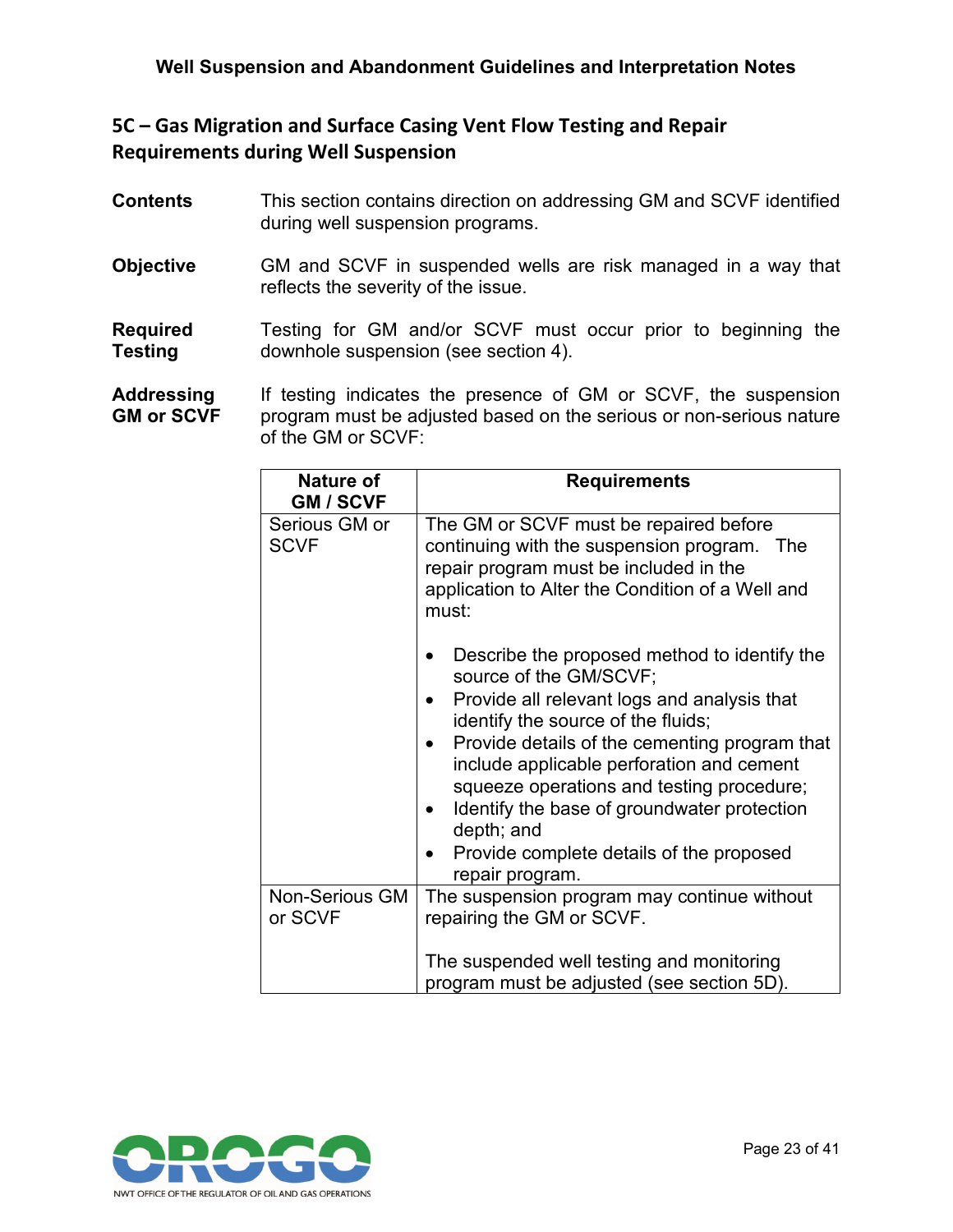#### <span id="page-25-0"></span>**5D –Testing and Inspection Requirements for Suspended Wells**

#### **Contents** This section contains information on the pressure testing and inspection requirements for suspended wells:

- Types of testing required;
- Inspection frequencies for
	- o Level I and Level II exploratory and production wells;
	- o Wells with non-serious GM or SCVF; and
	- o Non oil and gas wells;
- Well Inspection Report form; and
- Notification of failures, including annular pressure.

**Objective** All wells are monitored and inspected in accordance with section 57 of the OGPDR*.*

#### **Types of**  Suspended wells must be tested as follows:

- 1) SCVF test see Section 4 for details on appropriate testing processes; and
- 2) Wellhead pressure test pressure test the wellhead valves and the seal assembly as described in the OEM Guidelines of the wellhead.

If the well fails either of the above tests, a well integrity test (pressure testing the annulus and tubing or the casing to 7,000 kPa for 10 minutes) is also required.

**Level I Exploratory**  Suspended Level I exploratory and production wells must be inspected as follows:

| <b>Production</b><br><b>Wells</b> | <b>Downhole Suspension</b><br>Approach | <b>Inspection Frequency</b>                                                                                                                                                                 |
|-----------------------------------|----------------------------------------|---------------------------------------------------------------------------------------------------------------------------------------------------------------------------------------------|
|                                   | Packer and Tubing Plug                 | Annual testing                                                                                                                                                                              |
|                                   | <b>Bridge Plug</b>                     | Initial testing within 12 to 24 months<br>after suspension; and<br>subsequent testing at 5 years after<br>suspension or prior to applying to<br>abandon the well, whichever comes<br>first. |



**Testing Required**

**and**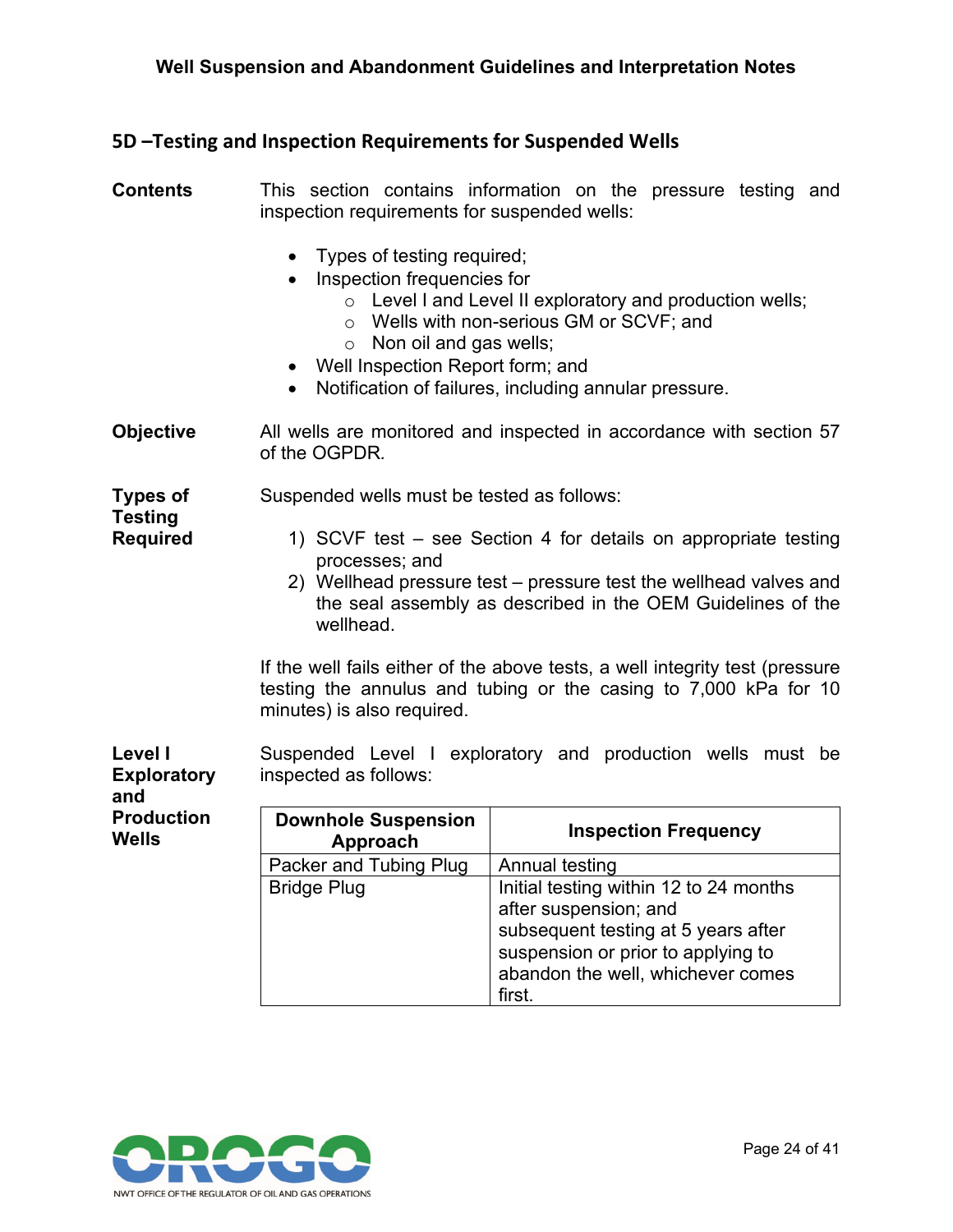| <b>Level II</b><br><b>Exploratory</b><br>and                 | Suspended Level II exploratory and production wells must be<br>inspected as follows:                                             |                                                                                                                                                                                                                                                                                                                                                                    |
|--------------------------------------------------------------|----------------------------------------------------------------------------------------------------------------------------------|--------------------------------------------------------------------------------------------------------------------------------------------------------------------------------------------------------------------------------------------------------------------------------------------------------------------------------------------------------------------|
| <b>Production</b><br><b>Wells</b>                            | <b>Downhole Suspension</b><br>Approach                                                                                           | <b>Inspection Frequency</b>                                                                                                                                                                                                                                                                                                                                        |
|                                                              | Packer and Tubing Plug                                                                                                           | Testing every 3 years                                                                                                                                                                                                                                                                                                                                              |
|                                                              | <b>Bridge Plug</b>                                                                                                               | Testing at 5 years after suspension or                                                                                                                                                                                                                                                                                                                             |
|                                                              |                                                                                                                                  | prior to applying to abandon the well,<br>whichever comes first.                                                                                                                                                                                                                                                                                                   |
| <b>Wells with</b><br><b>Non-Serious</b><br><b>GM or SCVF</b> | Suspended wells with non-serious GM or SCVF must be inspected<br>using the testing and inspection frequencies for Level I wells. |                                                                                                                                                                                                                                                                                                                                                                    |
|                                                              | SCVF.                                                                                                                            | The Regulator may require additional testing or monitoring for the<br>purposes of verification and/or analysis of the non-serious GM or                                                                                                                                                                                                                            |
| Non Oil and<br><b>Gas Wells</b>                              | required by the Regulator.                                                                                                       | Suspended non oil and gas wells must be inspected using the testing<br>and inspection frequencies for Level II wells, unless otherwise                                                                                                                                                                                                                             |
| Well<br><b>Inspection</b><br><b>Report Form</b>              | Report form and supporting technical documentation.                                                                              | Operators must communicate inspection results to OROGO with 30<br>days of the inspection by submitting a completed Well Inspection                                                                                                                                                                                                                                 |
| <b>Failure</b><br><b>Notification</b>                        |                                                                                                                                  | If a failure, including annular pressure, is discovered during the testing<br>process, the operator must notify the Regulator as soon as the<br>circumstances permit and provide a report, within 21 days, assessing<br>the failure, including a discussion of the cause, duration, damages,<br>proposed remedial program and measures to prevent future failures. |

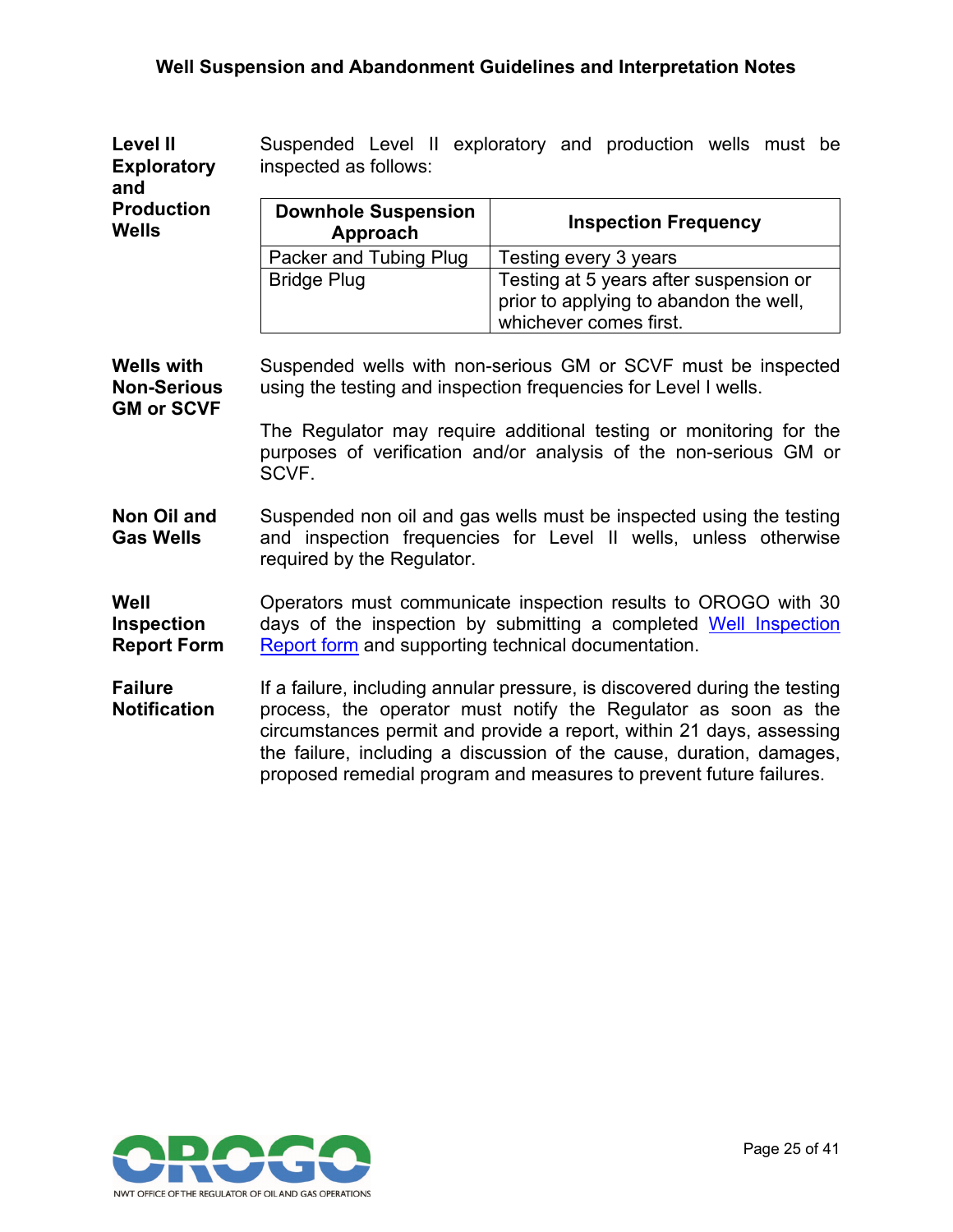### <span id="page-27-0"></span>**6. WELL ABANDONMENT REQUIREMENTS**

### **Contents** This section contains the abandonment requirements for all wells:

- Section 6A Downhole abandonment requirements  $\circ$  Section 6Ai – Requirements for non oil and gas wells
- Section 6B Groundwater protection
- Section 6C Confirming location of cement plugs
- Section 6D Gas migration and surface casing vent flow repair
- Section 6E Surface abandonment
- Section 6F Responsibility for abandoned wells
- **Definition** The OGDPR define an **abandoned well** as a well or part of a well that has been permanently plugged.
- **Interpretation** Permanently plugging a well requires both downhole abandonment and surface abandonment.
- **Timing** All wells must be abandoned in accordance with these Guidelines within 6 years of suspension, unless otherwise approved by the Regulator.

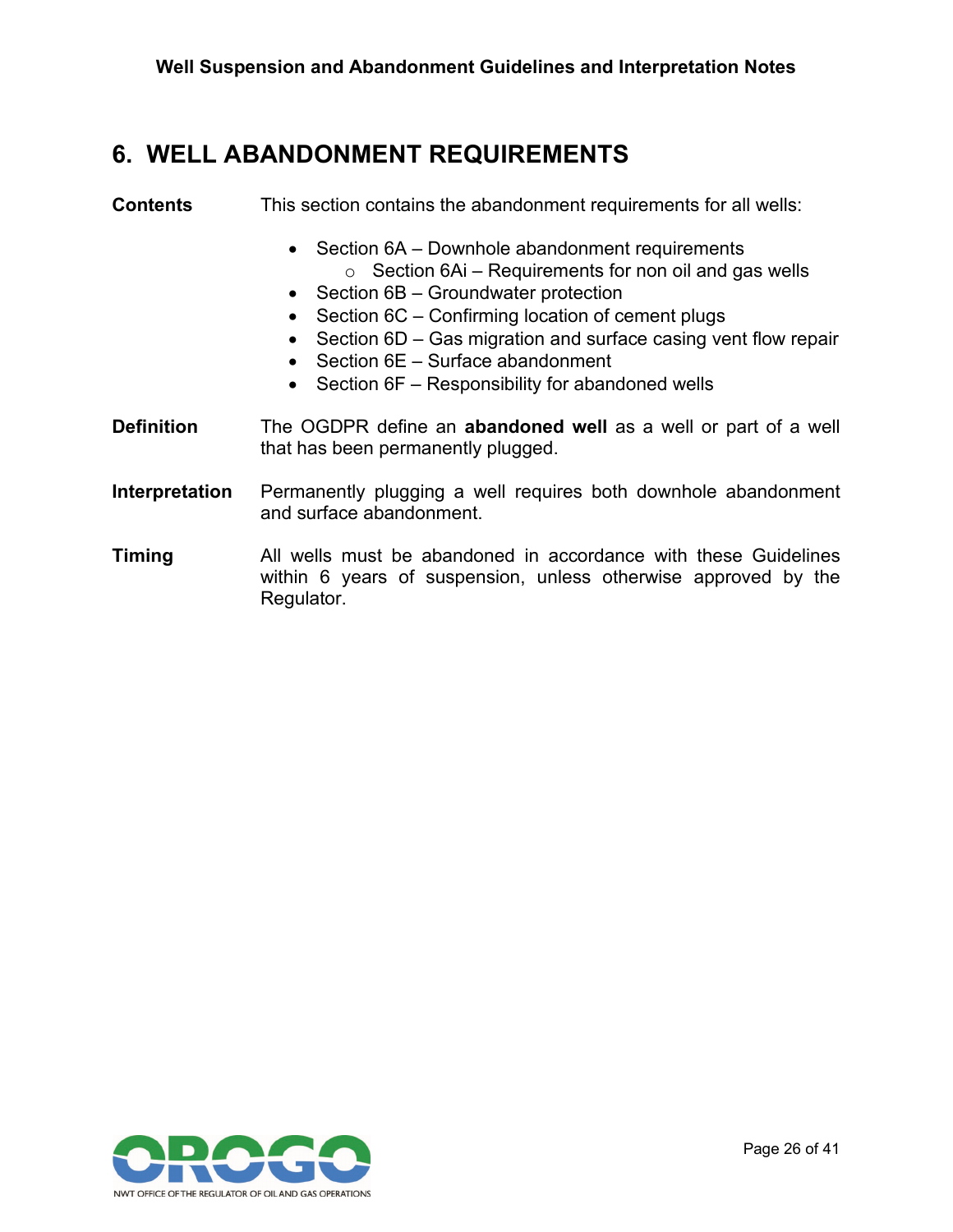#### <span id="page-28-0"></span>**6A – Downhole Abandonment Requirements**

**Contents** This section contains information on the downhole abandonment requirements for:

- Cement evaluation;
- Wellbore fluid;
- Cementing during abandonment;
- Placing cement retainers and plugs:
- Pressure testing;
- Determining the appropriate abandonment method; and
- Abandonment methods for:
	- o Cased-hole wells with no perforations;
	- o Wells with cemented liners;
	- o Wells with uncemented liners across more than one zone;
	- o Wells with casing patching, casing failures and previously cement squeezed intervals;
	- o Cased hole wells with perforations; and
	- o Wells with existing Level I zonal abandonments.
- **Application** This section of the Guidelines applies to Level I and Level II exploratory and production wells.
- **Objective** Each completed pool or zone must be abandoned separately and all non-saline groundwater zones must be covered with cement or isolated from each other.
- **Cement Evaluation** The operator must evaluate the existing cement behind the casing string(s) of a well before beginning abandonment operations. The evaluation must include:
	- Determining the cement top;
	- Evaluating cement bond in the casing annulus; and
	- Assessing any repairs or remedial cementing required to isolate all oil or gas bearing zones, discrete pressure zones and potable water zones, including consideration of any lost circulation zones.
- **Wellbore Fluid** The wellbore above the uppermost bridge plug must be filled with non-saline water containing no inhibitors.

**Cementing During Abandonment** During abandonment, 15 meters of cement, circulated in place, is required for Level II wells and 30 meters of circulated cement is required for Level I wells.

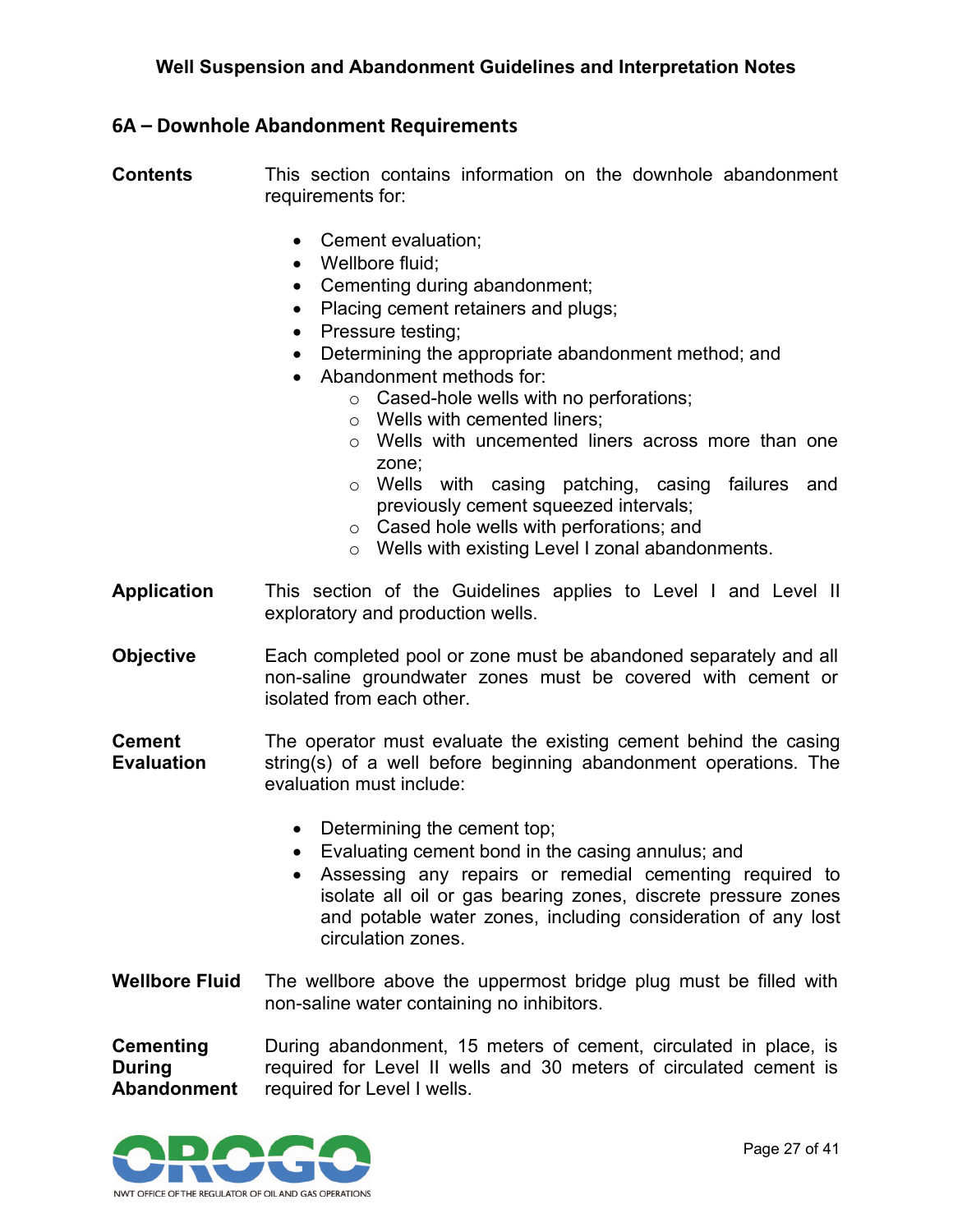| <b>Placing</b><br><b>Cement</b><br><b>Retainers and</b><br><b>Plugs</b>                                                 | Cement retainers and plugs must be placed:                                                                                                                                                                                                                                                                                                                                                                                                                                                      |  |
|-------------------------------------------------------------------------------------------------------------------------|-------------------------------------------------------------------------------------------------------------------------------------------------------------------------------------------------------------------------------------------------------------------------------------------------------------------------------------------------------------------------------------------------------------------------------------------------------------------------------------------------|--|
|                                                                                                                         | • As close as possible to each perforated zone, liner or casing<br>patch, casing failure or cement squeezed interval being<br>abandoned; and<br>At least 5 meters away from the nearest casing collar.                                                                                                                                                                                                                                                                                          |  |
| <b>Pressuring</b><br><b>Testing</b>                                                                                     | Cement plugs, bridge plugs and cement retainers must be pressure<br>tested for 10 minutes at 7,000 kPa for both Level I and Level II wells,<br>or as approved by the Regulator.                                                                                                                                                                                                                                                                                                                 |  |
| <b>Determining</b><br><b>Abandonment</b><br><b>Method</b>                                                               | The approved abandonment method varies depending on the<br>structure of the well and its risk level. The operator should work from<br>the bottom of the casing upwards, using an approved method for<br>each section.                                                                                                                                                                                                                                                                           |  |
|                                                                                                                         | Applicants may propose alternative abandonment approaches that<br>meet or exceed the same standards for the protection of human<br>safety and the environment for the Regulator's consideration.                                                                                                                                                                                                                                                                                                |  |
| <b>Cased-hole</b><br><b>Wells with No</b><br><b>Perforations</b>                                                        | For Level I and Level II wells, no additional cement plugs are<br>required to be run if the existing casing string is pressure tested as<br>described above within 12 months before the abandonment.                                                                                                                                                                                                                                                                                            |  |
| <b>Wells with</b><br><b>Cemented</b><br><b>Liners and</b><br><b>Uncemented</b><br><b>Liners Across</b><br>a Single Zone | For Level I and Level II wells, the completed interval must be<br>abandoned in accordance with these Guidelines.                                                                                                                                                                                                                                                                                                                                                                                |  |
|                                                                                                                         | Following abandonment of the completed interval, the operator must<br>use one of the following options for abandoning the liner top before<br>surface abandonment:                                                                                                                                                                                                                                                                                                                              |  |
|                                                                                                                         | 1) Setting a permanent bridge plug within 15 meters above the liner<br>top or within 15 meters of the zone top in which the liner is<br>landed, followed with a cement plug. The plug and cement must<br>be tested as described above.<br>2) Setting a cement plug across the liner top which extends from a<br>minimum of 15 vertical meters below the cemented liner top to a<br>minimum of 15 vertical meters above the cemented liner top. The<br>cement must be tested as described above. |  |
| <b>Wells with</b><br><b>Uncemented</b><br><b>Liners Across</b><br><b>More Than One</b><br>Zone                          | For Level I and Level II wells, the zones behind the liner must be<br>evaluated for porosity and a cement squeeze(s) must be conducted<br>to ensure isolation between the zones. Once the liner has been<br>cemented, follow the requirements for wells with cemented liners.                                                                                                                                                                                                                   |  |

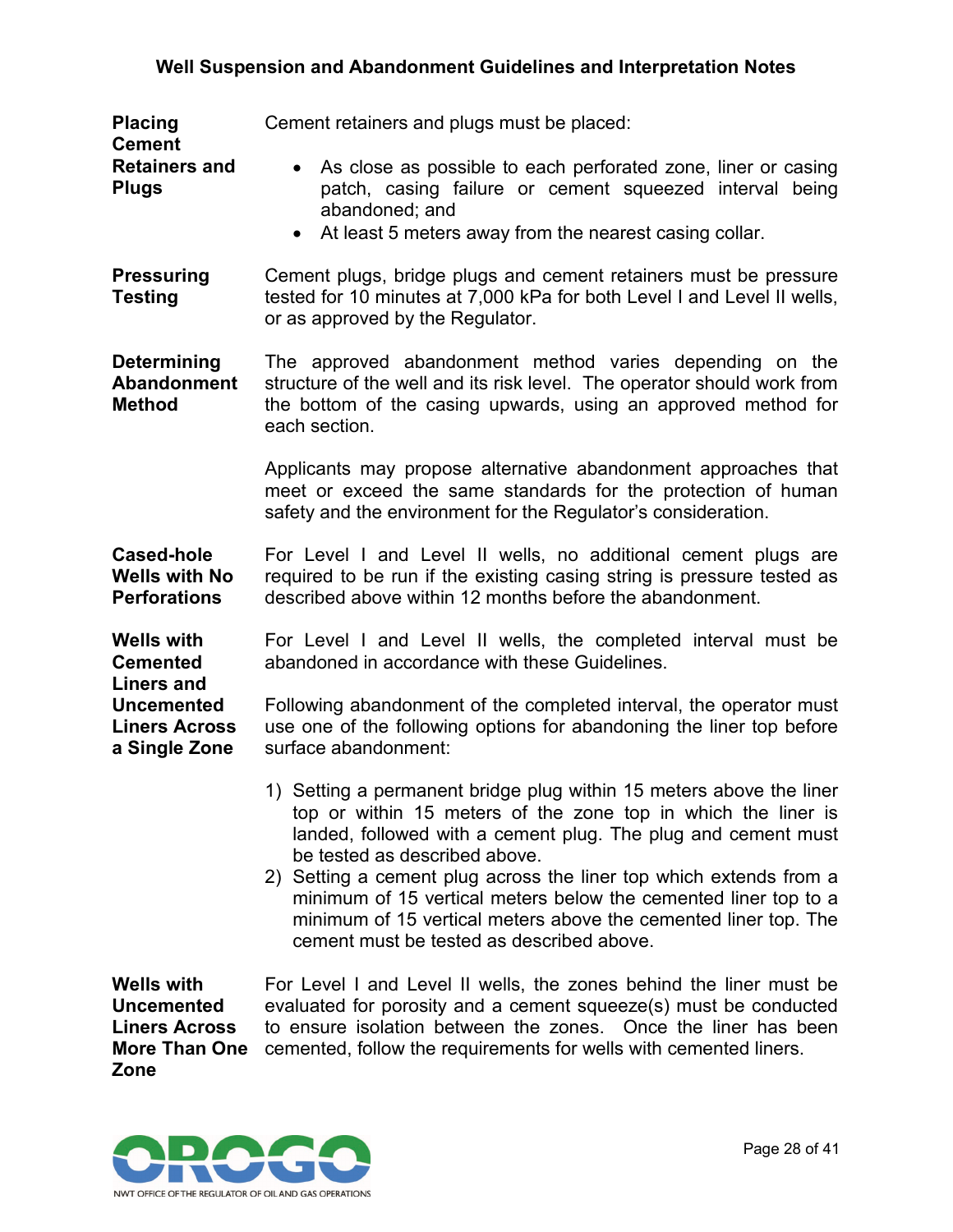**Wells with Casing Patching, Casing Failures and Previously Cement**  The operator must use one of the following options, based on the risk level of the zone where the failure occurred. If previously cement squeezed intervals are drilled out over more than one zone, each zone must be isolated by one of these methods. For casing failures that cover more than one zone, a cement squeeze must be conducted as per option #2:

Level I options:

**Squeezed Intervals**

- 1) Permanent Bridge Plug with Circulated Cement Setting a permanent bridge plug within 15 meters above the interval and circulating cement. The plug and cement must be tested as described above.
- 2) Cement Plug and Squeeze Setting a cement plug and squeezing cement from a minimum of 30 vertical meters below the interval to a minimum of 30 vertical meters above the top of the interval. The plug must be circulated in place and have a minimum volume of 1  $m<sup>3</sup>$ . The final squeeze pressure must be at least 7,000 kPa. After the location of the plug is confirmed (see section 6C), the plug must be pressure tested as described above.

Level II options:

- 1) Permanent Bridge Plug with Circulated Cement setting a permanent bridge plug within 15 meters above the interval and circulating cement. The plug and cement must be tested as described above.
- 2) Cement Plug and Squeeze Setting a cement plug and squeezing cement from a minimum of 15 vertical meters below the interval to a minimum of 15 vertical meters above the top of the interval. The plug must be circulated in place and have a minimum volume of 1  $m<sup>3</sup>$ . The final squeeze pressure must be at least 7,000 kPa. After the location of the plug is confirmed (see section 6C), the plug must be pressure tested as described above.

**Cased Hole Wells with Perforations** The operator must use one of the following options, based on the risk level of the perforated zone to be abandoned:

Level I options:

- 1) Cement squeeze and cement retainer with a minimum of 30 meters of circulated cement.
- 2) Cement squeeze and cement/bridge plug with a minimum of 30 meters of circulated cement.

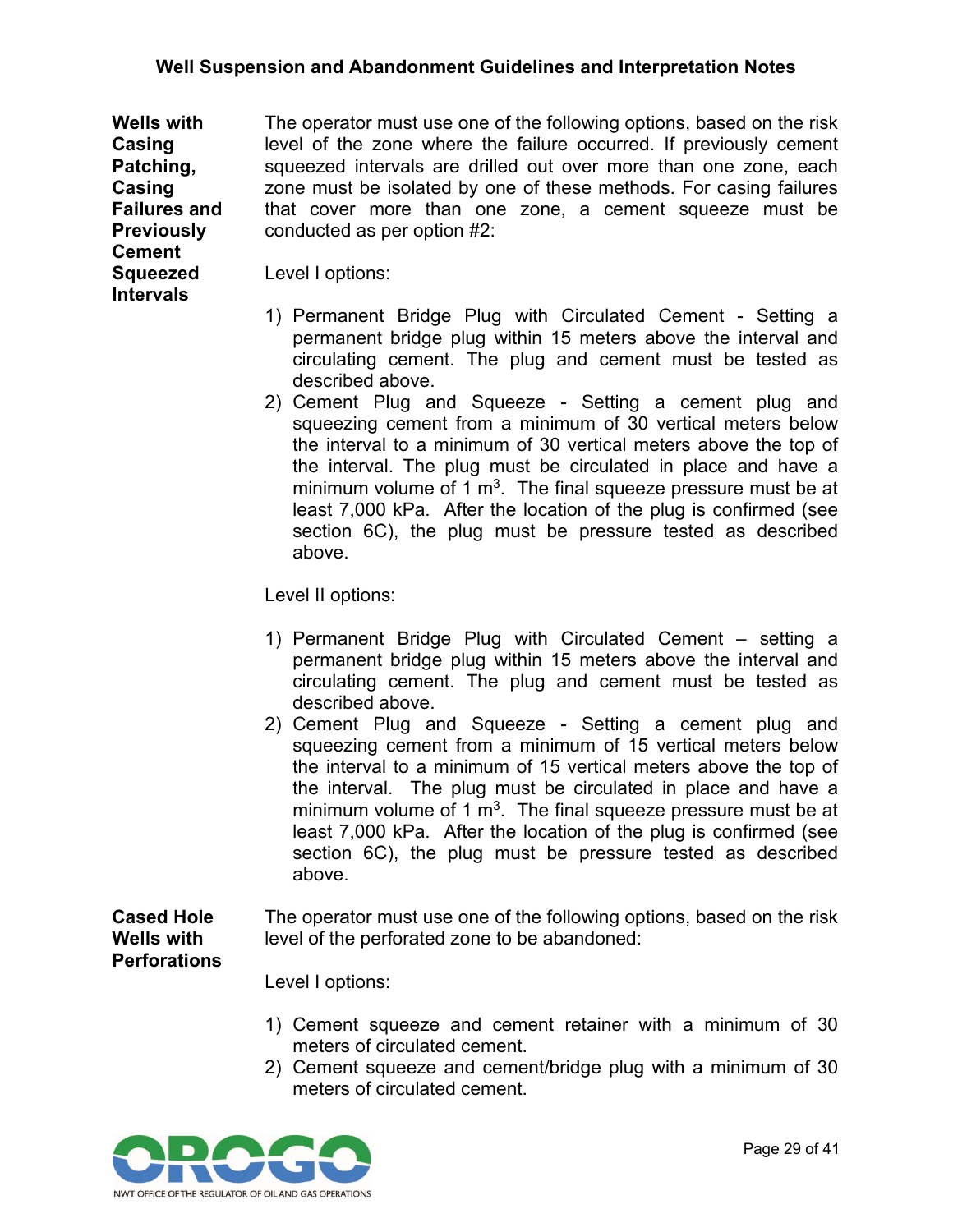3) Permanent bridge plug with a minimum of 30 meters of circulated cement.

Level II options:

- 1) Cement squeeze and cement retainer with a minimum of 15 meters of circulated cement.
- 2) Cement squeeze and cement/bridge plug with a minimum of 15 meters of circulated cement.
- 3) Permanent bridge plug with a minimum of 15 meters of circulated cement.

All plugs, retainers and cement must be pressure tested as described above.

**Wells with Existing Level I Zonal**  If the previously abandoned Level I zone was not abandoned in accordance with these Guidelines, then an additional cement plug must be circulated and pressure tested as described above.

### **Abandonments**

If the uppermost previously abandoned zone's plug is above the nonsaline groundwater, it must be drilled out and an additional cement plug must be circulated on top of the uppermost previously abandoned zone and pressure tested as described above.

All perforations above this point must be abandoned as required in these Guidelines.

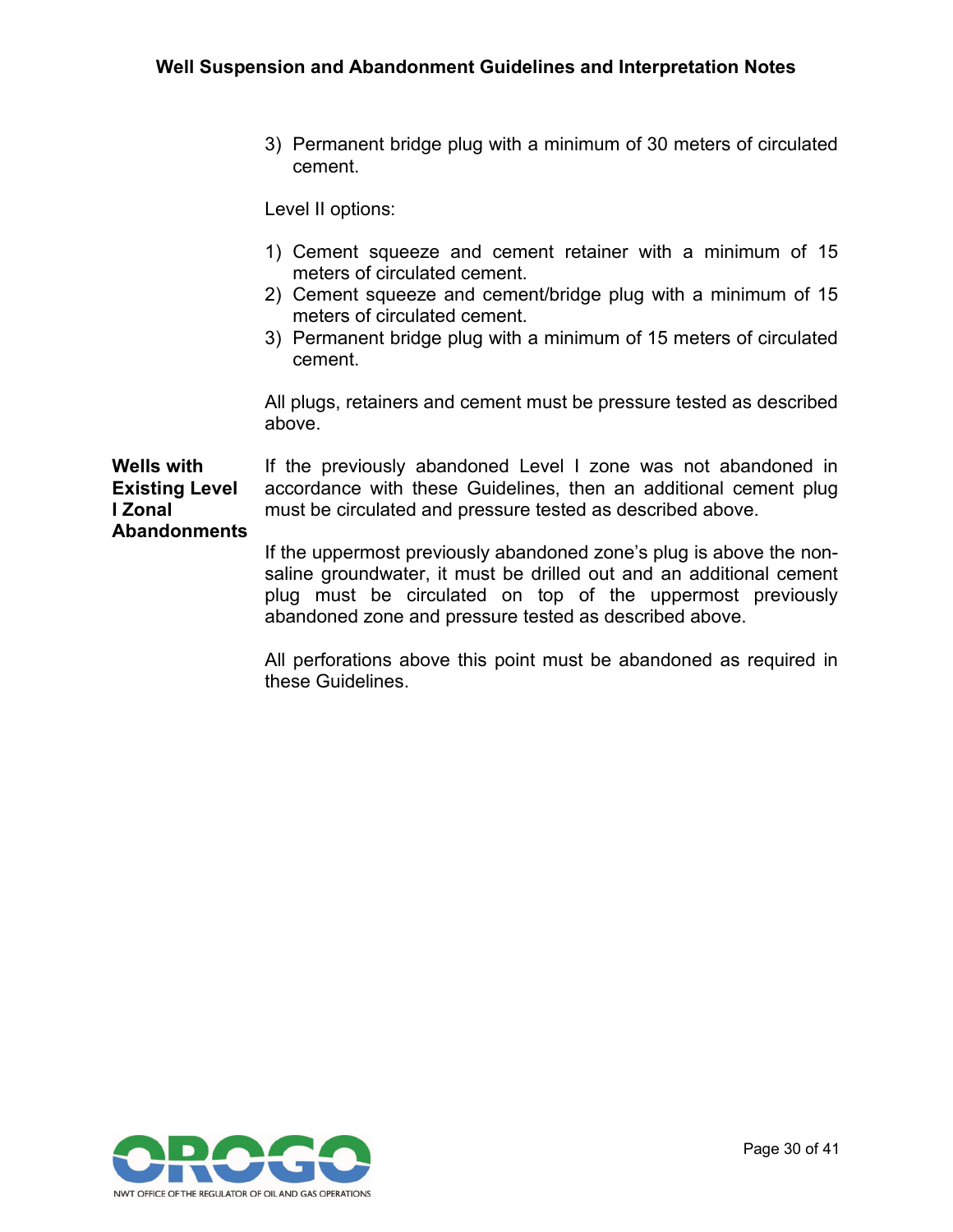<span id="page-32-0"></span>6Ai – Requirements for Abandonment of Non Oil and Gas Wells

**Contents** This section contains the abandonment requirements for non oil and gas wells:

- Wellbore fluid requirements;
- Downhole abandonment requirements;
- Requirements for pre-surface abandonment testing;
- Information on fluid level testing; and
- Surface abandonment requirements.

**Limited Application** This section of the Guidelines applies only to non oil and gas wells.

**Objective** Non oil and gas wells are abandoned in accordance section 56 of the OGDPR.

**Wellbore Fluid** The wellbore above the uppermost bridge plug must be filled with non-saline water containing no inhibitors.

**Downhole**  Non oil and gas wells may:

**Abandonment**

- Be abandoned as required for Level II wells in section 6A of these Guidelines; or
- The operator may apply to the Regulator for approval to abandon the well by cementing from total depth (TD) to at least the bottom 15 meters of the casing string.
- **Timing of Pre-Surface Abandonment Testing** A fluid level test or pressure test must be completed prior to surface abandonment of a non oil and gas well and at least five days after downhole abandonment operations have been completed.
- **Testing for Fluid Level** A fluid level test requires a visual inspection of the well to ensure that the fluid level inside the casing is static and there are no gas bubbles present.
- **Leaking Plug** If the fluid level test reveals a leaking plug:
	- It must be reported to the Regulator as soon as circumstances permit;
	- The operator must develop and submit a repair program to the Regulator for approval within 21 days; and
	- The leak must be repaired prior to continuing with the abandonment program.

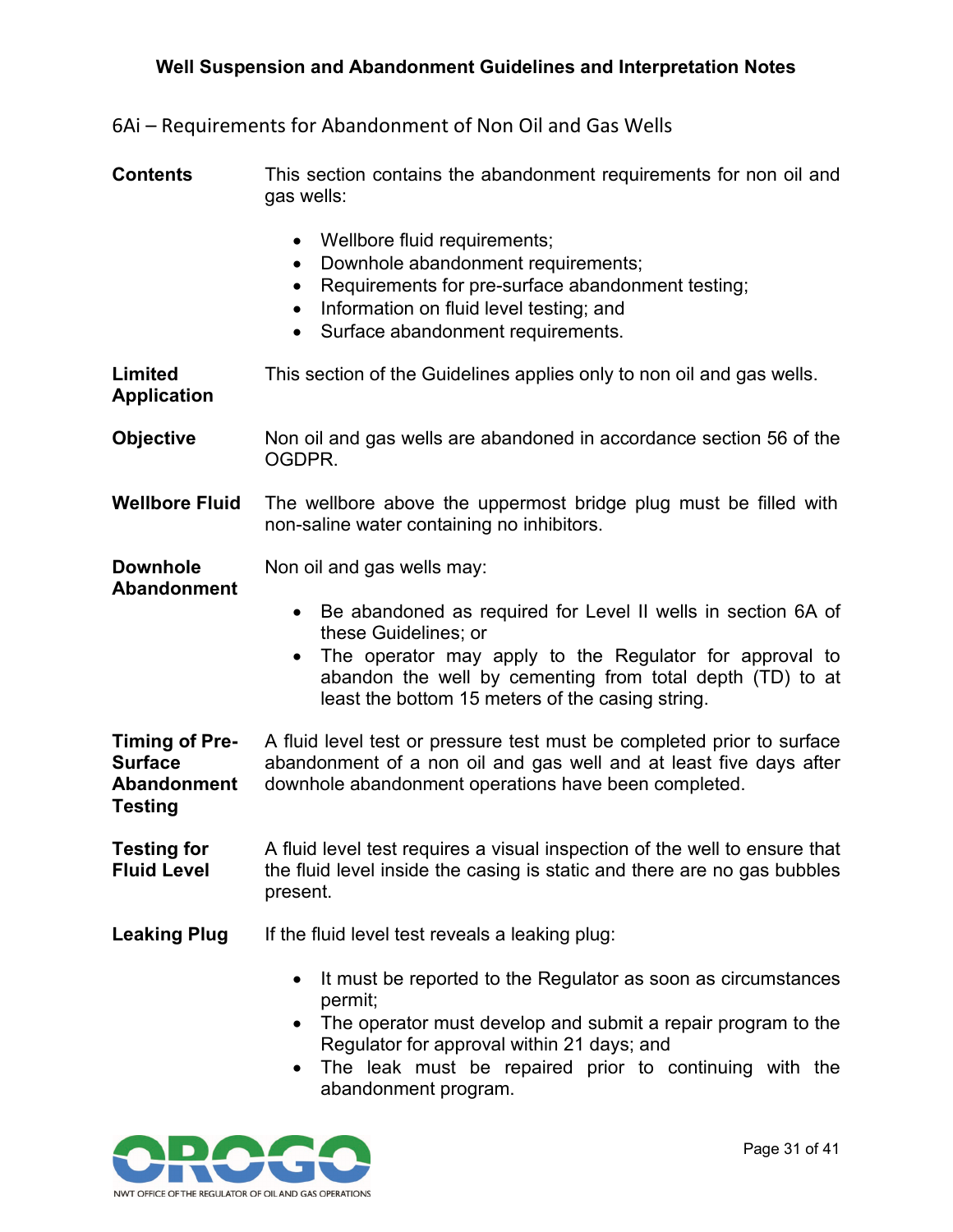**Surface Abandonment** Non oil and gas wells must be surface abandoned as required in section 6E of these Guidelines.

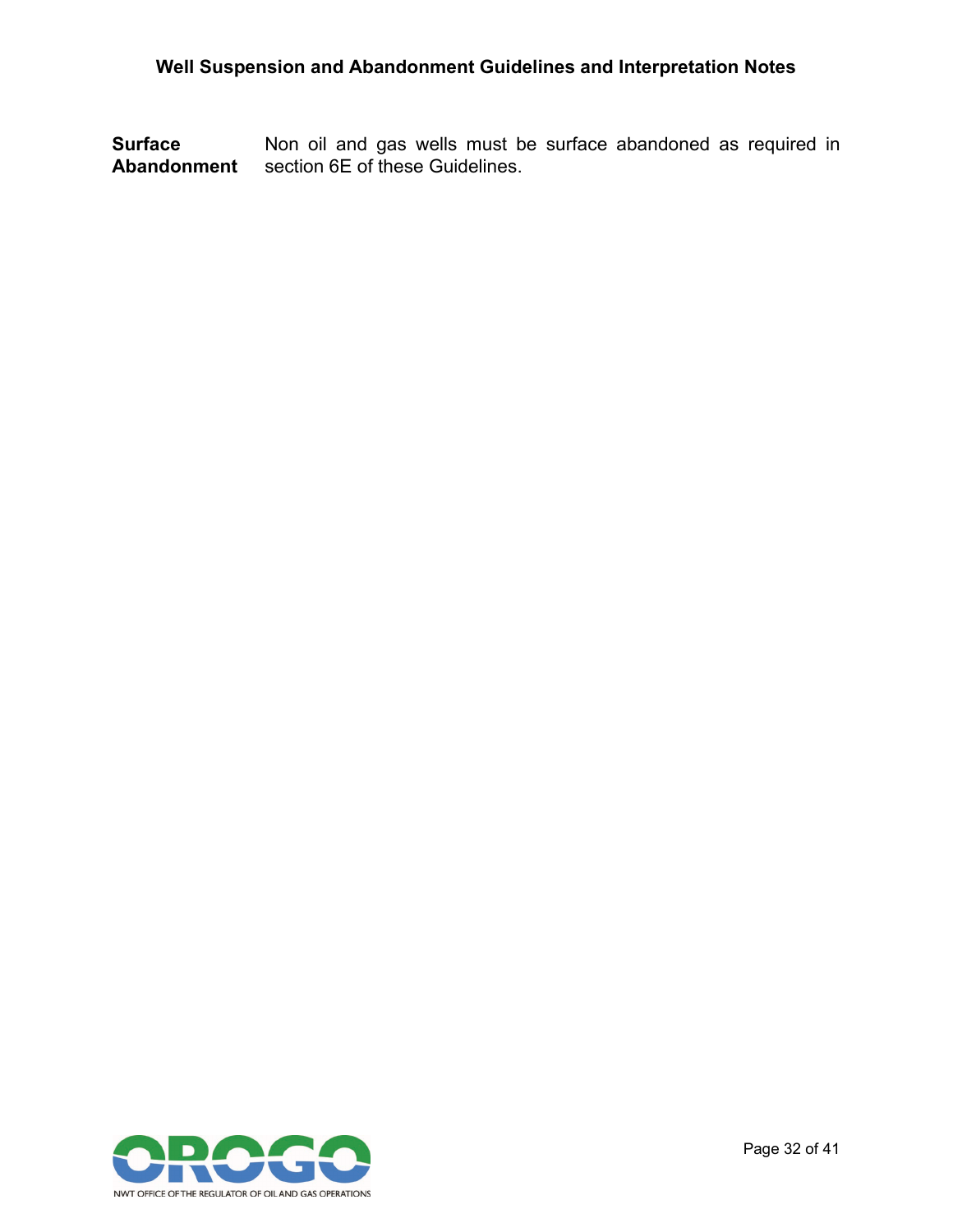### <span id="page-34-0"></span>**6B – Groundwater Protection Requirements**

| <b>Contents</b>                              | This section contains information on groundwater protection<br>requirements during well abandonment operations:                                                                                                                                                                                                                                                                                                                                                                  |
|----------------------------------------------|----------------------------------------------------------------------------------------------------------------------------------------------------------------------------------------------------------------------------------------------------------------------------------------------------------------------------------------------------------------------------------------------------------------------------------------------------------------------------------|
|                                              | • Procedure when groundwater data is lacking;<br>Proof of existing groundwater isolation; and<br>Remedial isolation requirements.                                                                                                                                                                                                                                                                                                                                                |
| <b>Objective</b>                             | All wells must be abandoned in a manner that isolates potable water<br>zones, in accordance with section 56 of the OGDPR.                                                                                                                                                                                                                                                                                                                                                        |
| Interpretation                               | Potable water is interpreted to mean non-saline groundwater.                                                                                                                                                                                                                                                                                                                                                                                                                     |
| <b>Definition</b>                            | Non-saline groundwater is water that has TDS less than or equal to<br>4,000 mg/l.                                                                                                                                                                                                                                                                                                                                                                                                |
| Lack of<br><b>Groundwater</b><br><b>Data</b> | If no data is available on the salinity of the groundwater, protection<br>must extend to 600 m below the surface.                                                                                                                                                                                                                                                                                                                                                                |
| <b>Existing</b><br><b>Isolation</b>          | If non-saline groundwater is already isolated through the construction<br>of the well, the operator must provide proof of this isolation to the<br>Regulator when applying to abandon the well.                                                                                                                                                                                                                                                                                  |
| <b>Remedial</b><br><b>Isolation</b>          | If non-saline groundwater is not already isolated, the operator must<br>conduct remedial cementing operations to isolate the non-saline<br>groundwater as follows:                                                                                                                                                                                                                                                                                                               |
|                                              | 1) Identify the base of the non-saline groundwater requiring<br>isolation;<br>2) Perforate, mill or slat the casing at the base of non-saline<br>groundwater;<br>3) Attempt to establish circulation to surface with non-saline<br>water:<br>a. If circulation to surface is successful, isolate the non-<br>saline ground water using a cement retainer, a balanced<br>cement plug and squeeze or a Bullhead cement and<br>squeeze. Cement must be circulated with a minimum of |

 $0.5$  m $^3$  cement to surface.

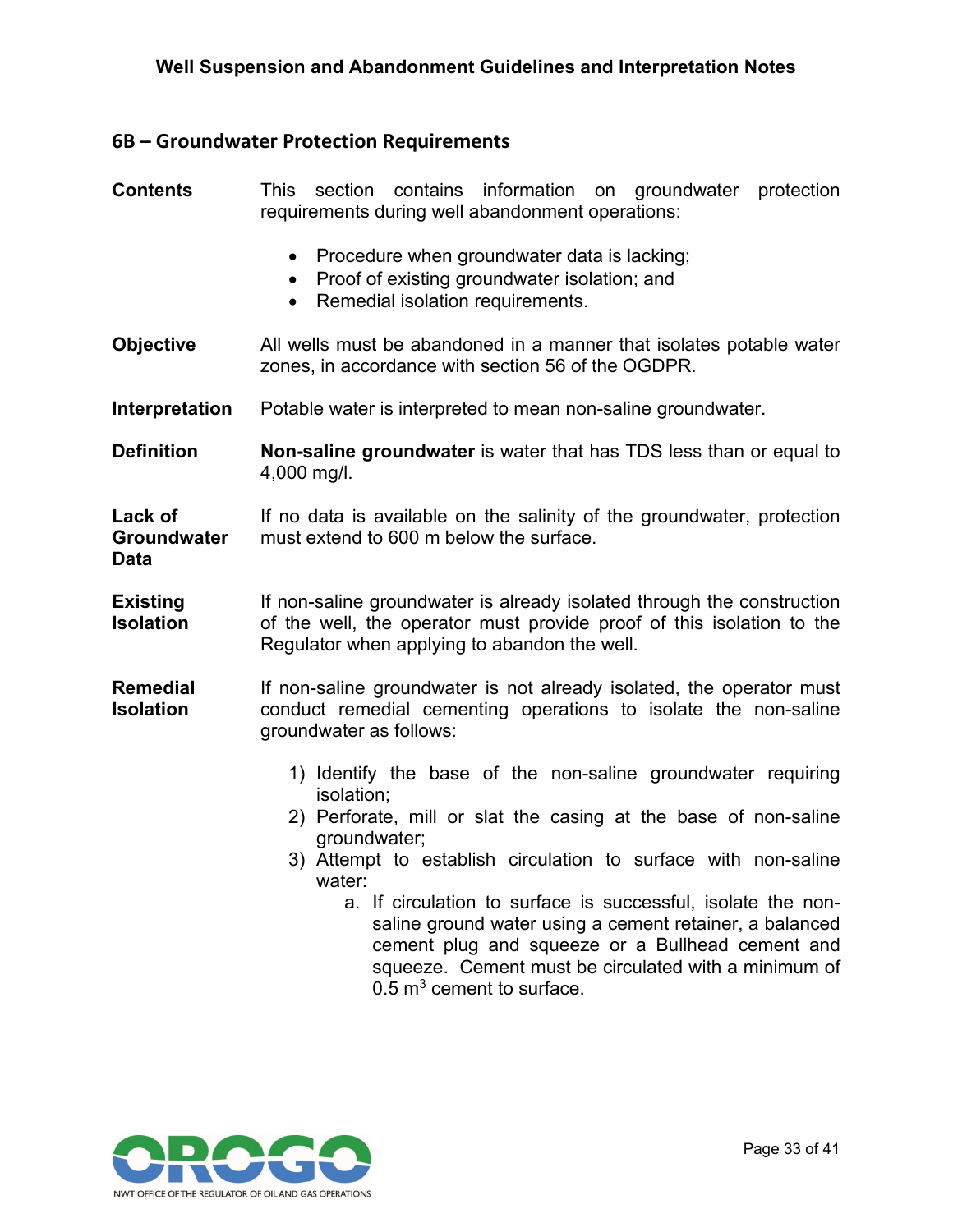- b. If circulation to surface is unsuccessful, attempt to establish a feed rate:
	- i. If a feed rate is established, isolate the non-saline groundwater zones using a cement retainer and squeeze or a balanced cement plug and squeeze.
	- ii. If a feed rate is not established, isolate the nonsaline groundwater using a balanced cement plug and squeeze.

**Cementing and Pressure Testing** The cementing and pressure testing requirements associated with Level II exploratory and production well abandonments (section 6A) apply to remedial isolation of non-saline groundwater.

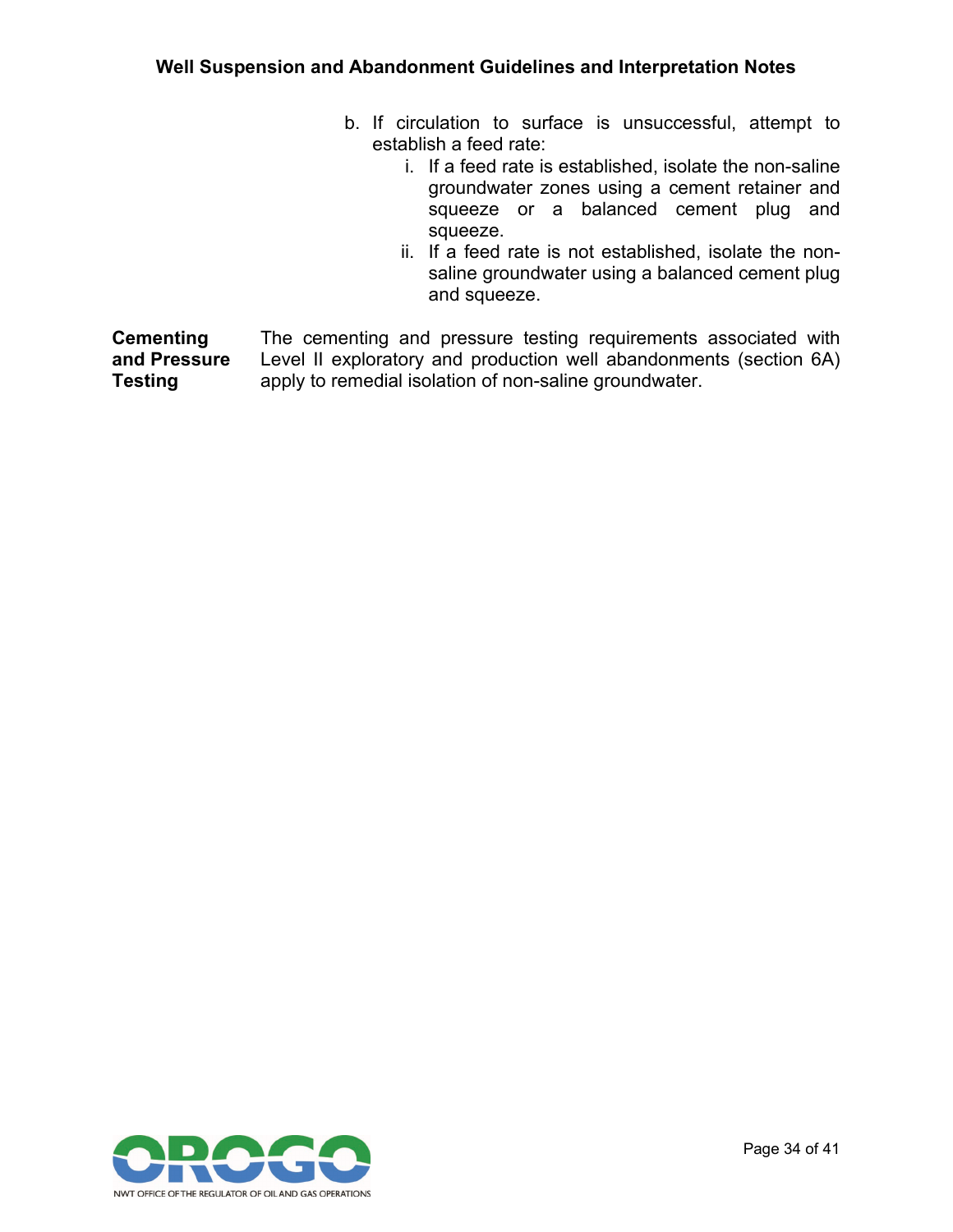#### <span id="page-36-0"></span>**6C – Requirements for Locating Cement Plugs**

- **Contents** This section contains information on the acceptable methods for confirming the location of cement plugs.
- **Objective** The location of cement plugs must be accurately determined and reported to the Regulator.
- **Acceptable Methods** The following methods for confirming the location of cement plugs are acceptable:
	- Strap tally measuring and counting joints of drill pipe or tubing (a minimum force of the lesser of 1,800 decanewtons or string weight is required when locating the cement top);
	- Direct density plug logging using a radioactive source and a detector run on wireline;
	- Hydrostatic pressure plug logging using a pressure transducer run on wireline; and
	- Radioactive tracer logging using a radioactive tracer introduced into the lead slurry.

**Not Acceptable** The use of slick line or wireline is not an acceptable method for locating the plug top.

**Reporting Requirements** The locations of cement plugs, the method used to identify them and the plug logs (for all methods except strap tally) must be reported to the Regulator in the Well Operations Report.

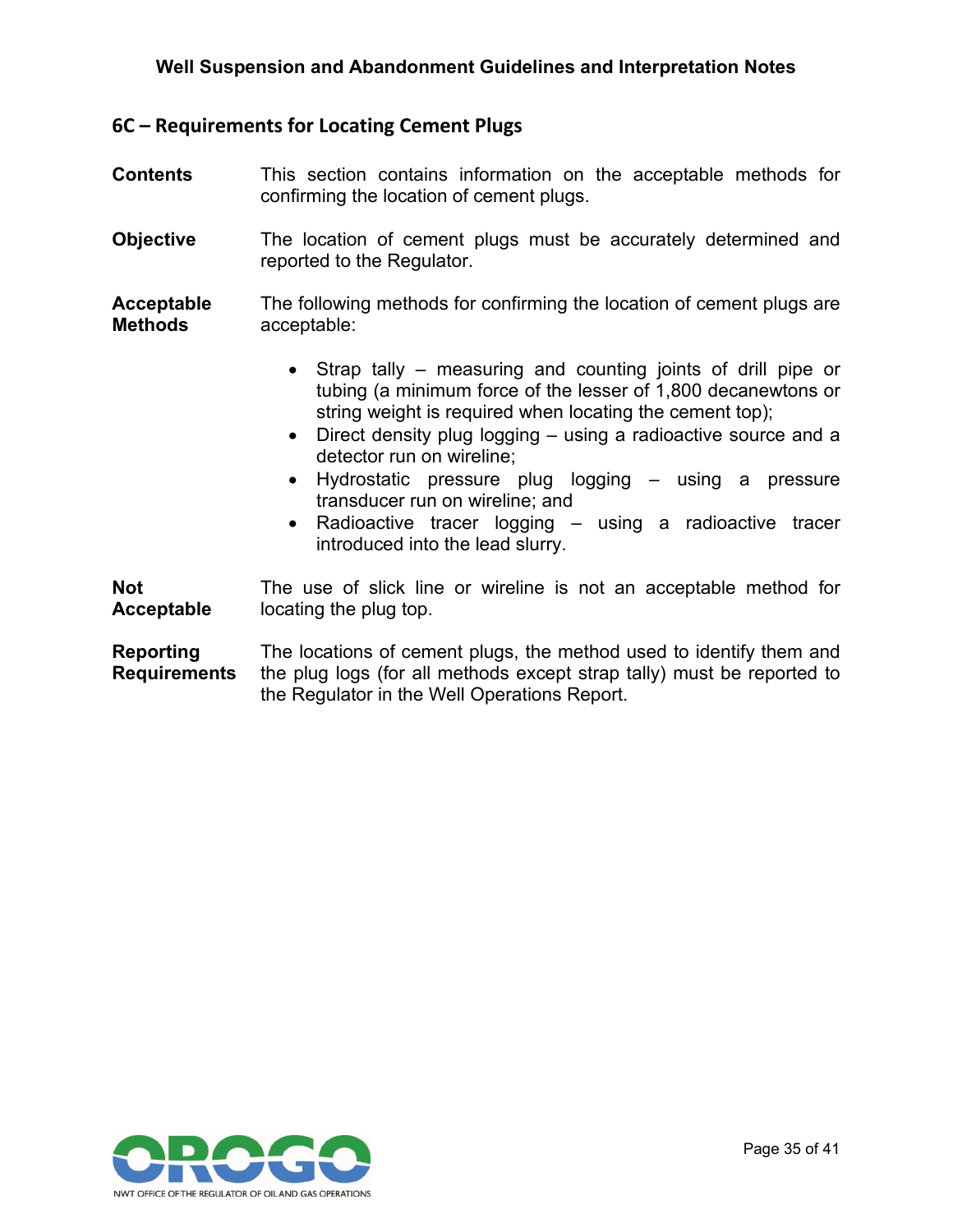### <span id="page-37-0"></span>**6D – Gas Migration, Surface Casing Vent Flow and Annular Pressure Testing and Repair Requirements during Well Abandonment**

| <b>Contents</b>                                                   | This section contains direction on addressing GM, SCVF and annular<br>pressure identified during well abandonment programs.                                                                                                                                                                                                                                              |  |
|-------------------------------------------------------------------|--------------------------------------------------------------------------------------------------------------------------------------------------------------------------------------------------------------------------------------------------------------------------------------------------------------------------------------------------------------------------|--|
| <b>Objective</b>                                                  | Abandoned wells do not have any GM, SCVF or annular pressure, in<br>accordance with section 56 of the OGDPR.                                                                                                                                                                                                                                                             |  |
| <b>Required</b><br><b>Testing</b>                                 | Testing for GM and/or SCVF and for annular pressure must occur as<br>described in section 4 for exploratory and production wells.                                                                                                                                                                                                                                        |  |
|                                                                   | The Regulator may require testing for GM, SCVF or annular pressure<br>for non oil and gas wells if necessary.                                                                                                                                                                                                                                                            |  |
| GM, SCVF or<br><b>Annular</b><br><b>Pressure</b><br><b>Repair</b> | All GM or SCVF (serious and non-serious) and annular pressure must<br>be repaired prior to abandoning the well. The repair program must be<br>included in the application to Alter the Condition of a Well and must:                                                                                                                                                     |  |
|                                                                   | Describe the proposed method to identify the source of the<br>$\bullet$<br>GM/SCVF or annular pressure;<br>Provide all related logs and log analysis;<br>$\bullet$<br>Provide casing and cementing details:<br>$\bullet$<br>Identify the base of groundwater protection depth; and<br>$\bullet$<br>Provide complete details of the proposed repair program.<br>$\bullet$ |  |
| <b>Not</b><br><b>Considered</b><br><b>Abandoned</b>               | Wells that demonstrate GM, SCVF or annular pressure after planned<br>downhole and surface abandonment activities are complete will not<br>be considered abandoned as they are not in compliance with section                                                                                                                                                             |  |

be considered abandoned as they are not in compliance with section 56 of the OGDPR.

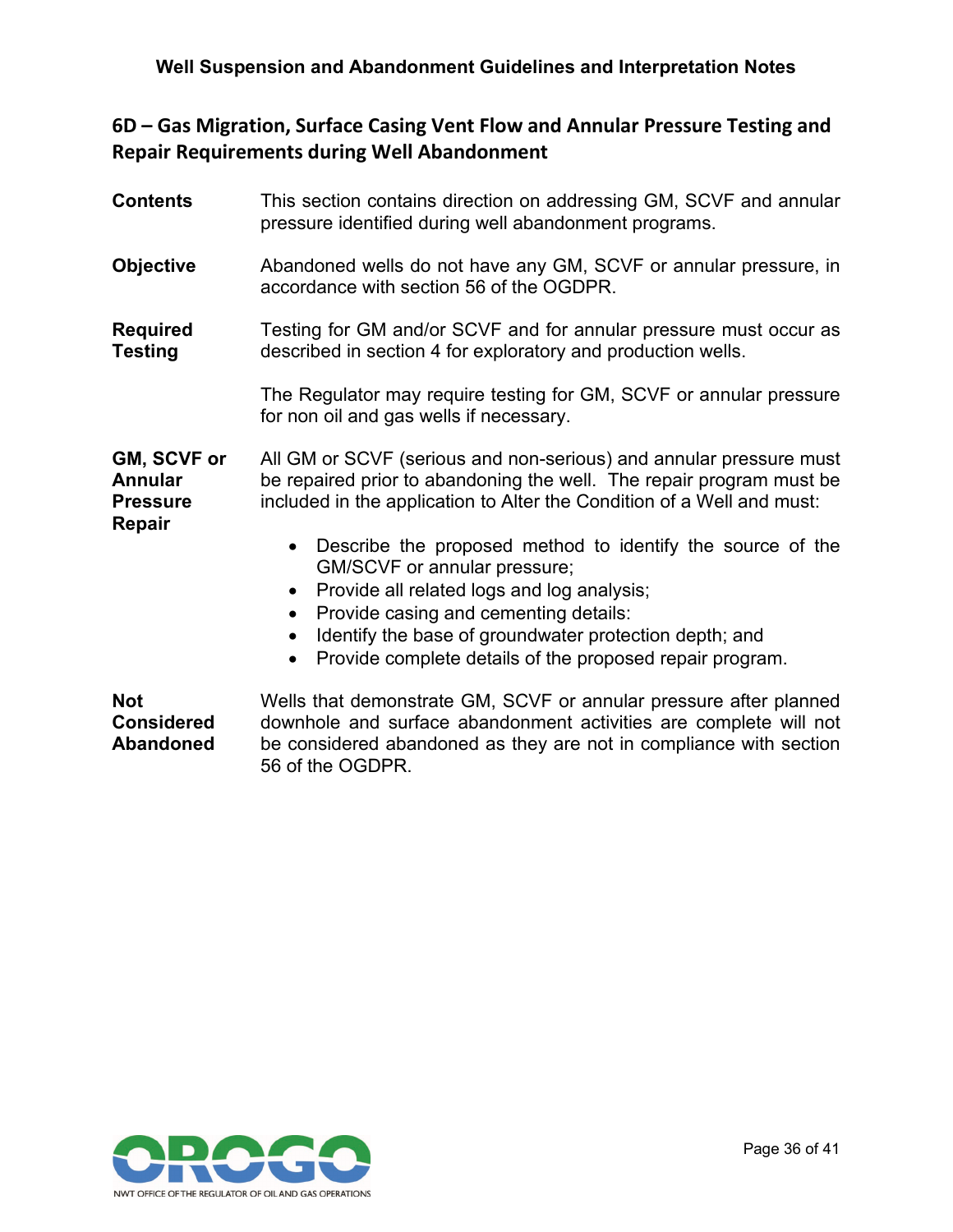#### <span id="page-38-0"></span>**6E – Surface Abandonment Requirements**

**Contents** This section contains information on surface abandonment requirements:

- Timing of surface abandonment;
- Cutting and capping requirements; and
- Well signage requirements.
- **Objective** All well heads are removed from abandoned wells and the wells are easily locatable.

**Definition Surface abandonment** is the cutting off of casing string(s) and the capping of a well.

- **Timing The timing requirements for surface abandonment are:** 
	- The operator must not begin surface abandonment until SCVF and annular pressure testing (see section 4) has been performed (after downhole abandonment is complete) and the test results indicate the absence of any wellbore problem;
	- If the well is being abandoned due to an order of the Regulator, the operator must begin surface abandonment as directed; and
	- Debris associated with the entire well operation must be removed within 12 months of the cutting and capping operation.
- **Definition Debris** is:
	- Any installation or structure that was put in place as a result of an authorized activity and that has been abandoned without the Regulator's authorization; or
	- Any material that has broken away or been jettisoned or displaced in the course of an authorized activity.

**Cutting and Capping** The requirements for cutting and capping are:

• The casing string(s) must be cut off a minimum of 1 m below the natural ground level; and

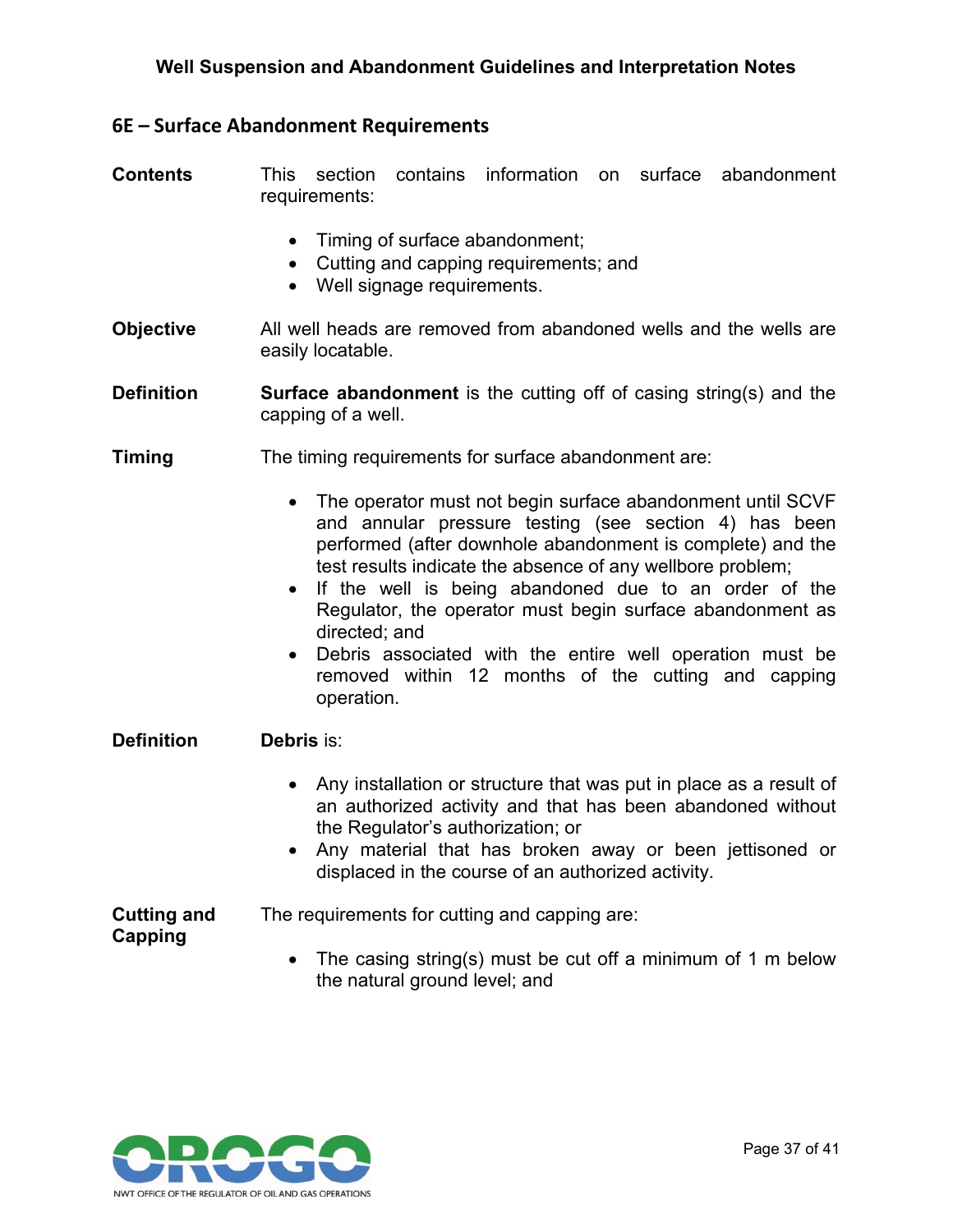- Surface, intermediate and production casing strings must be capped at surface with a vented capping system: a steel plate that is fastened and installed in a manner as to prevent any potential for pressure to build up within the casings from the shallowest zonal abandonment to the surface, while restricting access to the casing strings at surface.
- **Reporting** Field-verified coordinates for the well center must be provided as part of the Well Operations Report as follows:
	- The geodetic datum must be specified (NAD83 is recommended); and
	- Coordinates must be provided:
		- o In decimal degrees to 4 decimal places or more, or
		- o In degrees, minutes and seconds to 2 decimal places if decimal coordinates are not possible.

A field sketch of the area must also be submitted as part of the Well Operations Report.

**Signage** After surface abandonment is completed, all abandoned wells must be marked with a durable post and a sign as shown below.



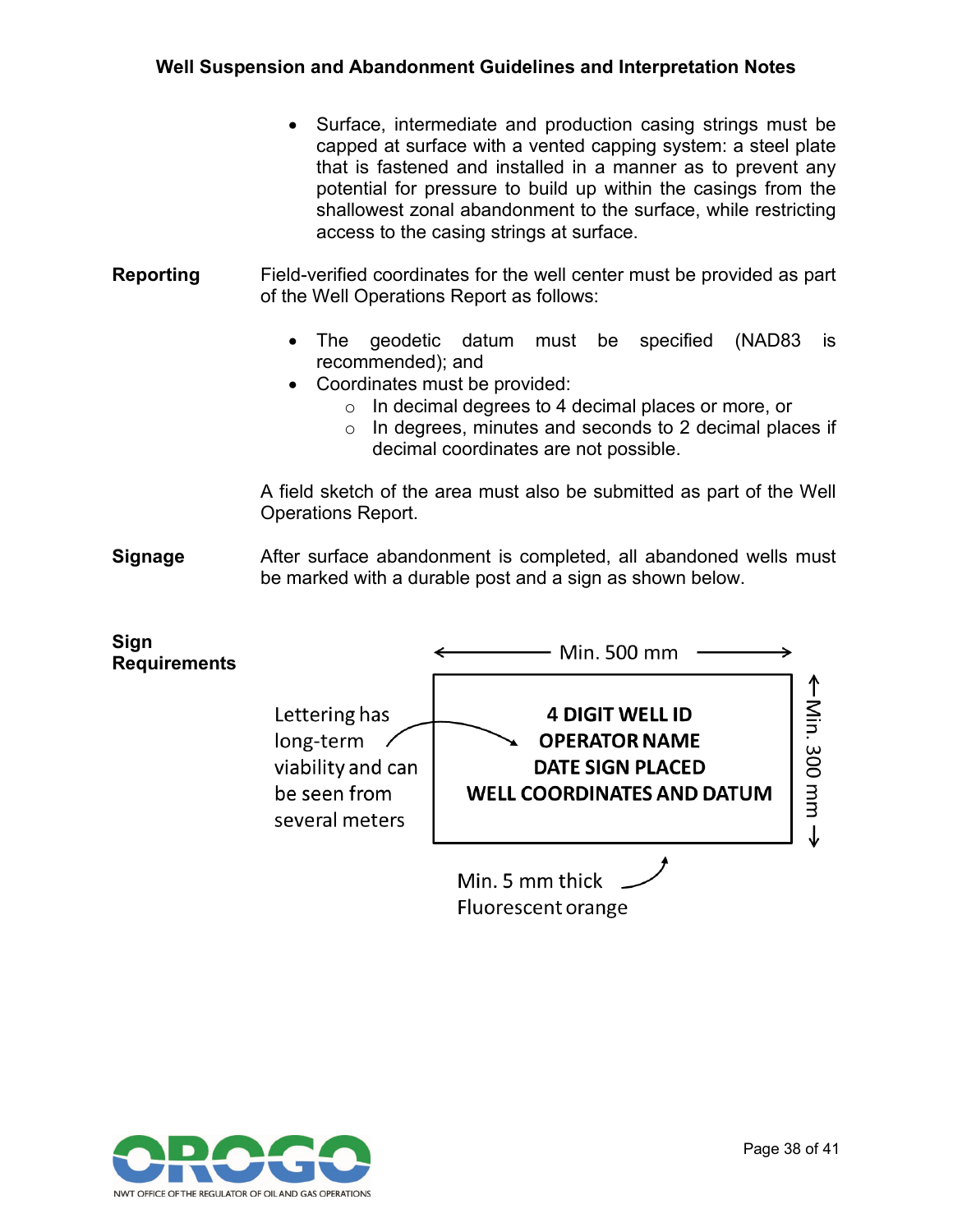

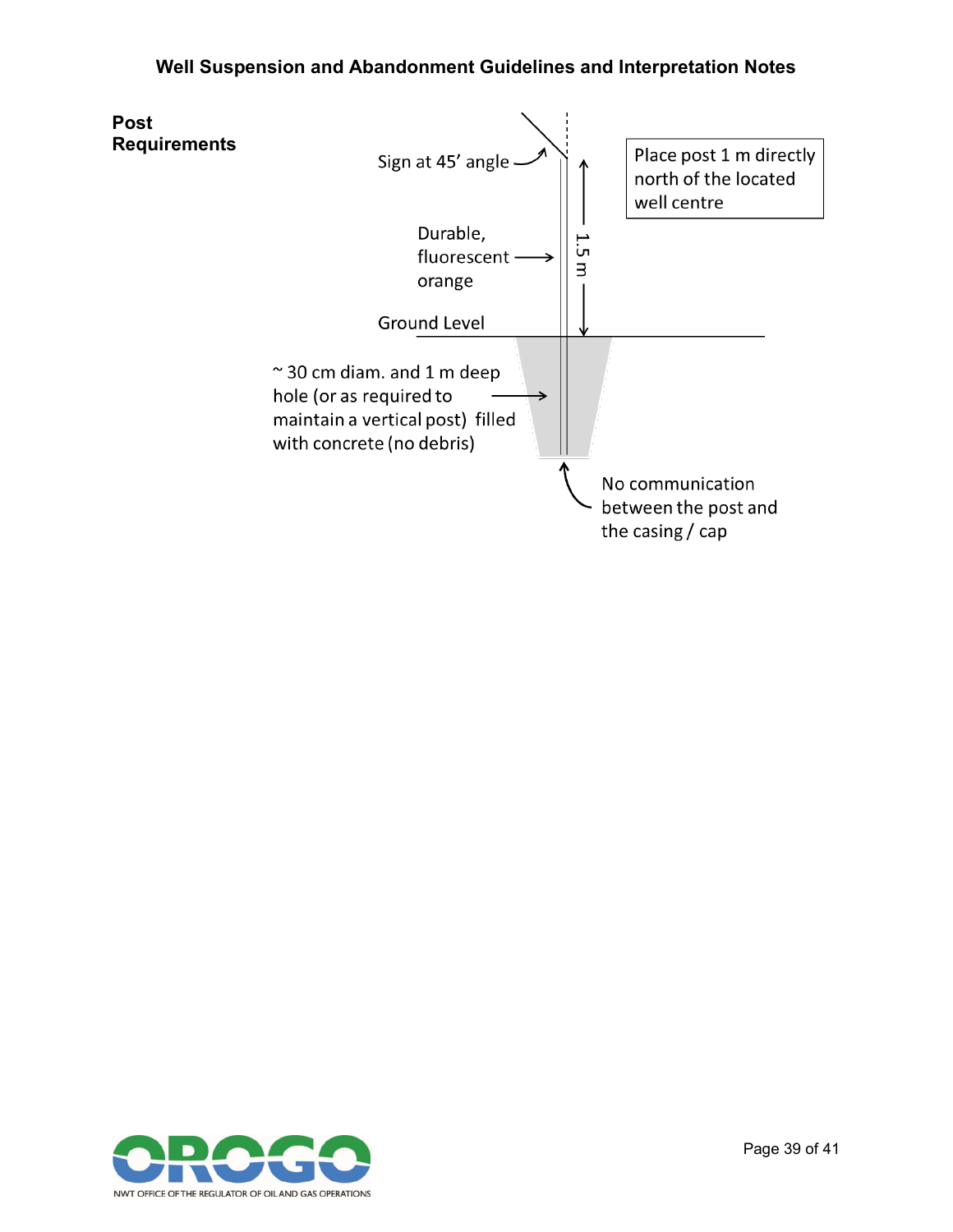#### <span id="page-41-0"></span>**6F – Responsibility for Abandoned Wells**

- **Contents** This section contains information on the impact of a change of operator for an abandoned well.
- **Objective** Abandoned wells are the responsibility of the company that performed the abandonment or any successor to the original company.
- **Change of Ownership** Abandoned wells are the responsibility of the company that performed the abandonment or any successor company to the original company.
- **Reporting to the Regulator** All changes in well operators must be reported to the Regulator within one month of the change.